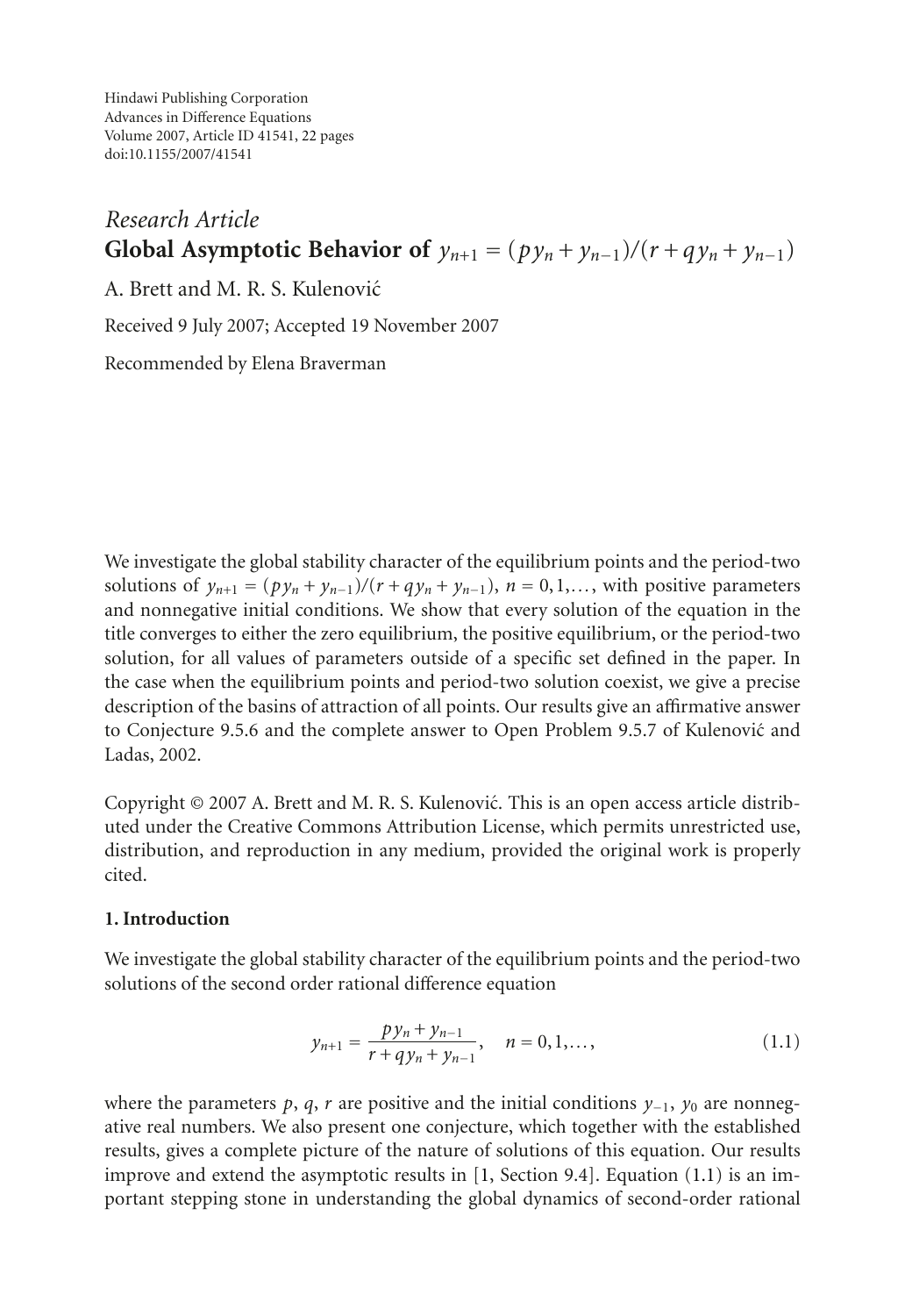difference equation of the form

$$
y_{n+1} = \frac{\alpha + \beta y_n + \gamma y_{n-1}}{A + B y_n + C y_{n-1}}, \quad n = 0, 1, \dots,
$$
 (1.2)

with nonnegative parameters and initial conditions; see [\[1\]](#page-20-1).

Related nonlinear, second-order, rational difference equations were investigated in [\[1–](#page-20-1) [6\]](#page-20-2). Four important special cases of [\(1.1\)](#page-0-0) were discussed in details in [\[1](#page-20-1), [4](#page-20-3), [5\]](#page-20-4) (case  $q = 0$ ), [\[7\]](#page-20-5) (case  $p = 0$ ), and [\[6\]](#page-20-2) (case  $r = 0$ ). Major conjectures for the special cases when one or two of the parameters  $p$ ,  $q$ , and  $r$  are zero have been resolved in [\[8,](#page-21-0) [7](#page-20-5), [9\]](#page-21-1) completing the study of the global dynamics of these equations in the hyperbolic case. Finally, the result in [\[10](#page-21-2)] provides the answer for the global dynamics of these equations in the nonhyperbolic case.

The study of rational difference equations of order greater than one is quite challenging and rewarding and the results about these equations serve as prototypes in the development of the basic theory of the global behavior of solutions of nonlinear difference equations of order greater than one; see Theorems B–F below. The techniques and results about these equations are also useful in analyzing the equations in the mathematical models of various biological systems and other applications; see, for instance, [\[11](#page-21-3)[–13](#page-21-4)].

In this paper, we show that every solution of  $(1.1)$  converges to either the zero equilibrium, the positive equilibrium, or the period-two solution, for all values of parameters outside of a specific set that will be defined. In the case when the equilibrium points and period-two solution coexist, we give the precise description of the basins of attraction of all three invariant points.

Our results give an affirmative answer to Conjecture 9.5.6 and the complete answer to Open Problem 9.5.7 from [\[1\]](#page-20-1).

#### **2. Preliminaries**

Let *I* be some interval of real numbers and let  $f \in C^1[I \times I, I]$ . Let  $\overline{x} \in I$  be an equilibrium point of the difference equation

$$
x_{n+1} = f(x_n, x_{n-1}), \quad n = 0, 1, \dots,
$$
\n(2.1)

that is,

<span id="page-1-0"></span>
$$
\overline{x} = f(\overline{x}, \overline{x}). \tag{2.2}
$$

*Definition 2.1.* (i) The equilibrium  $\bar{x}$  of [\(2.1\)](#page-1-0) is called *locally stable* if for every  $\varepsilon > 0$ , there exists  $\delta > 0$  such that  $x_0, x_{-1} \in I$  with  $|x_0 - \overline{x}| + |x_{-1} - \overline{x}| < \delta$ , then

$$
|x_n - \overline{x}| < \varepsilon \quad \forall n \ge -1. \tag{2.3}
$$

(ii) The equilibrium  $\bar{x}$  of [\(2.1\)](#page-1-0) is called *locally asymptotically stable* if it is locally stable, and if there exists  $\gamma > 0$  such that  $x_0, x_{-1} \in I$  with  $|x_0 - \overline{x}| + |x_{-1} - \overline{x}| < \gamma$ , then

$$
\lim_{n \to \infty} x_n = \overline{x}.\tag{2.4}
$$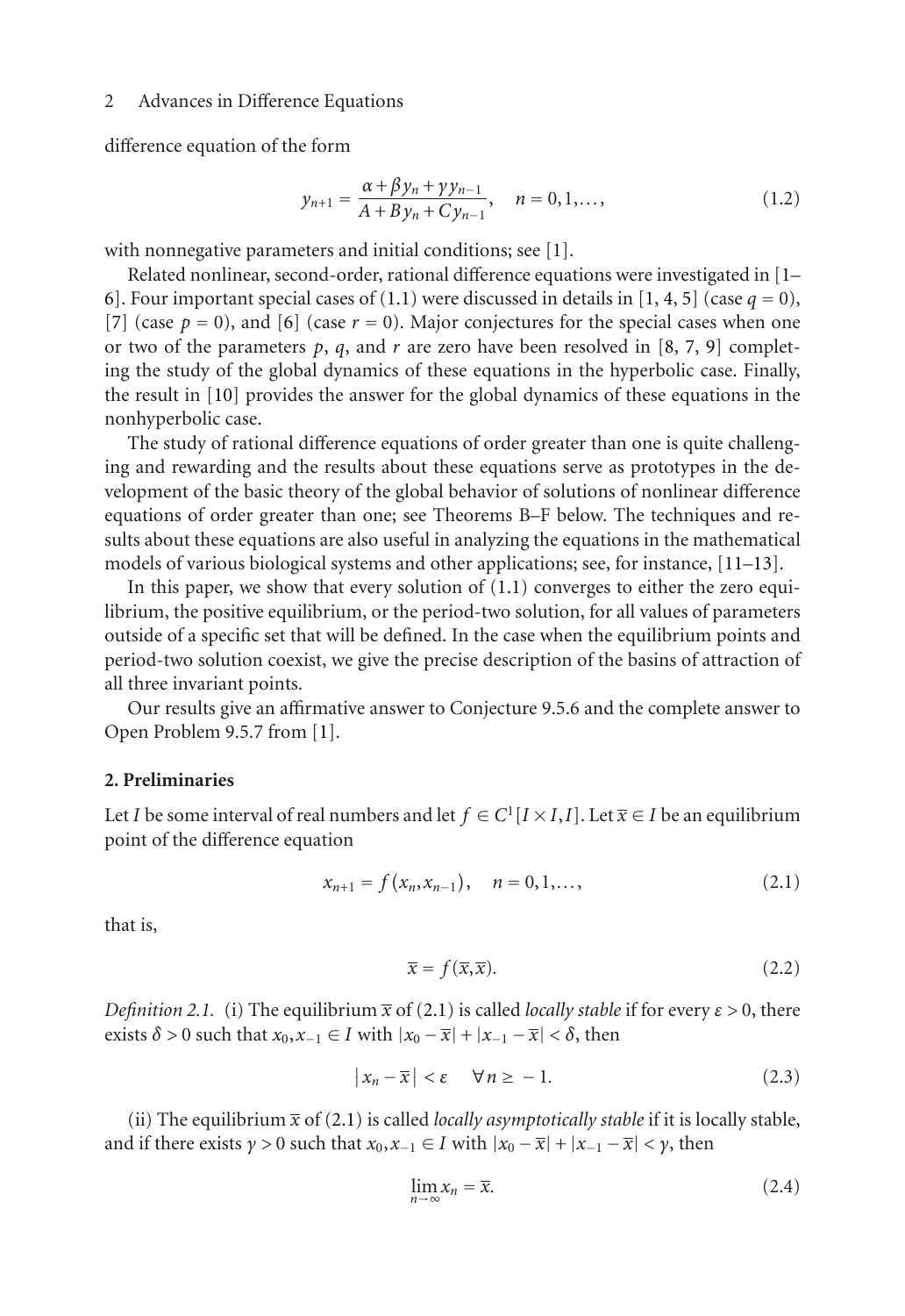(iii) The equilibrium  $\bar{x}$  of [\(2.1\)](#page-1-0) is called a *global attractor* if for every  $x_0, x_{-1} \in I$ , we have

$$
\lim_{n \to \infty} x_n = \overline{x}.\tag{2.5}
$$

(iv) The equilibrium  $\bar{x}$  of [\(2.1\)](#page-1-0) is called *globally asymptotically stable* if it is locally asymptotically stable and a global attractor.

(v) The equilibrium  $\bar{x}$  of [\(2.1\)](#page-1-0) is called *unstable* if it is not stable.

Let

$$
s = \frac{\partial f}{\partial u}(\overline{x}, \overline{x}), \qquad t = \frac{\partial f}{\partial v}(\overline{x}, \overline{x})
$$
 (2.6)

denote the partial derivatives of  $f(u, v)$  evaluated at an equilibrium  $\bar{x}$  of [\(2.1\)](#page-1-0). Then the equation

$$
y_{n+1} = sy_n + ty_{n-1}, \quad n = 0, 1, \dots,
$$
\n(2.7)

is called the *linearized equation* associated with [\(2.1\)](#page-1-0) about the equilibrium point  $\bar{x}$ .

Theorem A (linearized stability). (a) *If both roots of the quadratic equation*

<span id="page-2-0"></span>
$$
\lambda^2 - s\lambda - t = 0 \tag{2.8}
$$

*lie in the open unit disk*  $\{\lambda : |\lambda| < 1\}$ *, then the equilibrium*  $\overline{x}$  *of* [\(2.1\)](#page-1-0) *is locally asymptotically stable.*

(b) *If at least one of the roots of [\(2.8\)](#page-2-0) has absolute value greater than one, then the equilibrium*  $\bar{x}$  *of* [\(2.1\)](#page-1-0) *is unstable.* 

(c) *A necessary and sufficient condition for both roots of [\(2.8\)](#page-2-0) to lie in the open unit disk*  $\{\lambda : |\lambda| < 1\}$  *is* 

$$
|s| < 1 - t < 2. \tag{2.9}
$$

In this case, the locally asymptotically stable equilibrium  $\bar{x}$  is also called a sink.

We believe that a semicycle analysis of the solutions of a scalar difference equation is a powerful tool for a detailed understanding of the entire character of solutions and often leads to straightforward proofs of their long-term behavior.

We now give the definitions of positive and negative semicycles of a solution of  $(2.1)$ relative to an equilibrium point  $\bar{x}$ .

A *positive semicycle* of a solution  $\{x_n\}$  of [\(2.1\)](#page-1-0) consists of a "string" of terms  $\{x_i\}$  $x_{l+1},...,x_m$ , all greater than or equal to the equilibrium  $\bar{x}$ , with  $l \ge -1$  and  $m \le \infty$  such that

either 
$$
l = -1
$$
, or  $l > -1$ ,  $x_{l-1} < \overline{x}$ ,  
either  $m = \infty$ , or  $m < \infty$ ,  $x_{m+1} < \overline{x}$ . (2.10)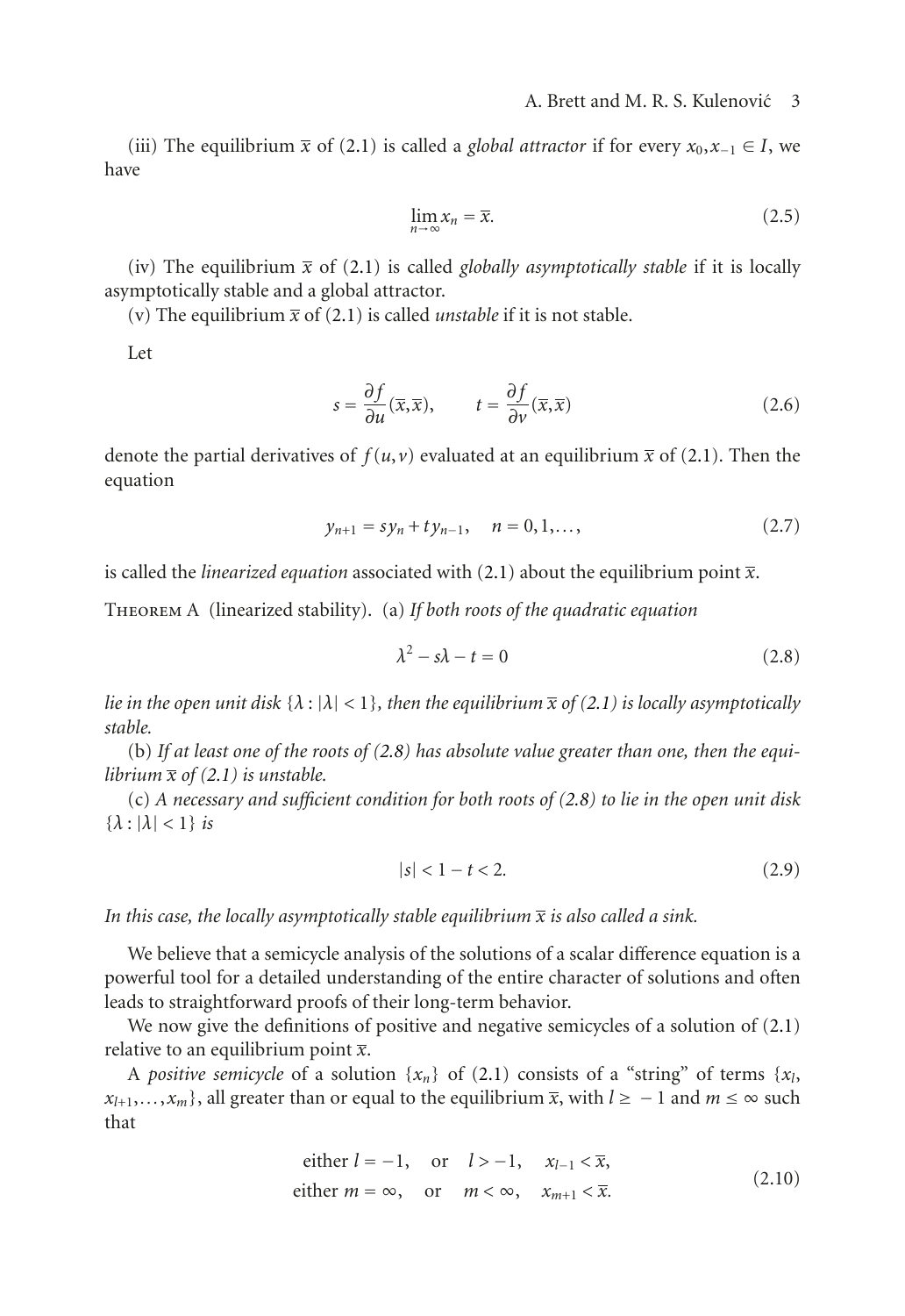A *negative semicycle* of a solution  $\{x_n\}$  of [\(2.1\)](#page-1-0) consists of a "string" of terms  $\{x_l\}$  $x_{l+1},...,x_m$ , all less than the equilibrium  $\overline{x}$ , with  $l \geq -1$  and  $m \leq \infty$  and such that

either 
$$
l = -1
$$
, or  $l > -1$ ,  $x_{l-1} \ge \overline{x}$ ,  
either  $m = \infty$ , or  $m < \infty$ ,  $x_{m+1} \ge \overline{x}$ . (2.11)

The next five results are general convergence theorems for [\(2.1\)](#page-1-0).

Our first result is an important characterization of the global behavior of solutions of [\(2.1\)](#page-1-0) when *f* satisfies specific monotonicity conditions, which was established recently in [\[10\]](#page-21-2).

THEOREM B [[10](#page-21-2)]. *Consider* [\(2.1\)](#page-1-0) and assume that  $f: I \times I \rightarrow I$ ,  $I \subset R$  is a function which *is decreasing in first variable and increasing in second variable. Then for every solution*  ${x_{n}}_{n=1}^{N_{n=1}}$  *of [\(2.1\)](#page-1-0), the subsequences*  ${x_{2n}}_{n=0}^{N_{n=0}}$  *and*  ${x_{2n+1}}_{n=-1}^{N_{n=0}}$  *of even and odd indexed terms*<br>*of the solution do exactly one of the following: of the solution do exactly one of the following:*

- (i) *they are both monotonically increasing;*
- (ii) *they are both monotonically decreasing;*
- (iii) *eventually (i.e., for*  $n \geq N$ *), one of them is monotonically increasing and the other is monotonically decreasing.*

In particular if *f* is as in Theorem B and [\(2.1\)](#page-1-0) does not possess a period-two solution then every bounded solution of this equation converges to an equilibrium.

Theorem C [[1](#page-20-1), [14](#page-21-5)]. *Let* [*a*,*b*] *be an interval of real numbers and assume that*

$$
f: [a, b] \times [a, b] \longrightarrow [a, b] \tag{2.12}
$$

*is a continuous function satisfying the following properties:*

- (a) *f* (*x*, *y*) *is nondecreasing in each of its arguments;*
- (b) *f* has a unique fixed point  $\overline{x} \in [a, b]$ .

*Then every solution of* [\(2.1\)](#page-1-0) *converges to*  $\bar{x}$ *.* 

Closely related is the following global attractivity result.

Theorem D [[12](#page-21-6)]. *Let*

$$
f: [0, \infty) \times [0, \infty) \longrightarrow [0, \infty)
$$
\n
$$
(2.13)
$$

*be a continuous function satisfying the following properties:*

(a) *there exist two numbers*  $L$  *and*  $U, 0 < L < U$  *such that* 

$$
f(L, L) \ge L, \qquad f(U, U) \le U \tag{2.14}
$$

*and*  $f(x, y)$  *is nondecreasing in each of its arguments in* [ $L, U$ ];

(b) *f* has a unique fixed point  $\overline{x} \in [L, U]$ .

*Then every solution of [\(2.1\)](#page-1-0) converges to*  $\bar{x}$ *.* 

Theorem E [[1](#page-20-1), [6](#page-20-2), [14](#page-21-5)]. *Let* [*a*,*b*] *be an interval of real numbers and assume that*

$$
f: [a, b] \times [a, b] \longrightarrow [a, b] \tag{2.15}
$$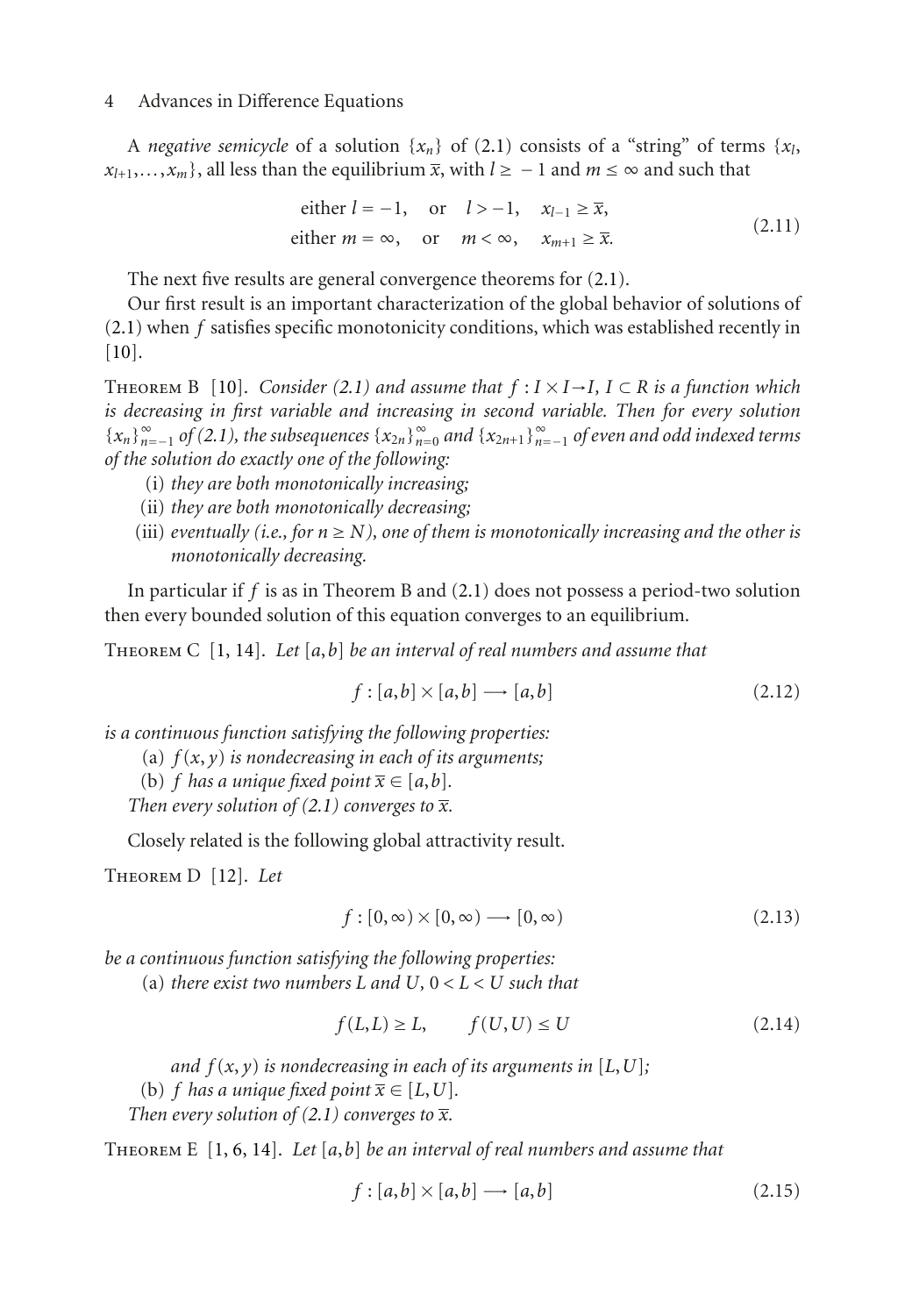*is a continuous function satisfying the following properties:*

- (a)  $f(x, y)$  *is nondecreasing in*  $x \in [a, b]$  *for each*  $y \in [a, b]$ *, and*  $f(x, y)$  *is nonincreasing in*  $y \in [a, b]$  *for each*  $x \in [a, b]$ ;
- (b) *if*  $(m, M) \in [a, b] \times [a, b]$  *is a solution of the system*

<span id="page-4-0"></span>
$$
f(m,M) = m,
$$
  $f(M,m) = M,$  (2.16)

 $then$   $m = M$ .

*Then* [\(2.1\)](#page-1-0) has a unique equilibrium  $\bar{x} \in [a, b]$  and every solution of (2.1) converges to  $\bar{x}$ .

Theorem F [[15](#page-21-7)]. *Consider the difference equation*

$$
x_{n+1} = f_0(x_n, x_{n-1})x_n + f_1(x_n, x_{n-1})x_{n-1}, \quad n = 0, 1, \dots,
$$
 (2.17)

*where <sup>f</sup>*<sup>0</sup> *and <sup>f</sup>*<sup>1</sup> *are continuous real functions defined on some interval <sup>I</sup>* <sup>⊂</sup> *<sup>R</sup>. If there exist constants a <* <sup>1</sup> *and N such that*

$$
|f_0(x_n, x_{n-1})| + |f_1(x_n, x_{n-1})| \le a, \quad n \ge N,
$$
 (2.18)

*then the zero equilibrium of [\(2.17\)](#page-4-0) is global attractor.*

We will use a recent general result for competitive systems of difference equations of the form

<span id="page-4-1"></span>
$$
x_{n+1} = f(x_n, y_n),
$$
  
\n
$$
y_{n+1} = g(x_n, y_n),
$$
\n(2.19)

where  $f$ ,  $g$  are continuous functions and  $f(x, y)$  is nondecreasing in  $x$  and nonincreasing in *y* and  $g(x, y)$  is nonincreasing in *x* and nondecreasing in *y* in some domain *A*.

We now present some basic notions about competitive maps in plane. Define a partial order  $\leq$  on  $\mathbb{R}^2$  so that the positive cone is the fourth quadrant, that is,  $(x^1, y^1) \leq (x^2, y^2)$ if and only if  $x^1 \le x^2$  and  $y^1 \ge y^2$ . A map *T* on a set  $B \subset \mathbb{R}^2$  is a continuous function *T* : *B*→*B*. The map is *smooth* if it is continuously differentiable on *B*. A set *A* <sup>⊂</sup> *B* is *invariant* for the map *T* if  $T(A) \subset A$ . A point  $x \in B$  is a *fixed point* of *T* if  $T(x) = x$ . The *orbit of x* ∈ *B* is a sequence  $\{T^{\ell}(x)\}_{\ell=0}^{\infty}$ . A *prime period-two orbit* is an orbit  $\{x_{\ell}\}_{\ell=0}^{\infty}$  for which  $x_0 \neq x_1$  and  $x_0 = x_0$ . The man *T* is *competitive* if  $T(x^1, y^1) \prec T(x^2, y^2)$  whenever  $(x^1, y^1) \prec$ *x*0  $x_0 \neq x_1$  and  $x_0 = x_2$ . The map *T* is *competitive* if  $T(x^1, y^1) \leq T(x^2, y^2)$  whenever  $(x^1, y^1) \leq T(x^2, y^2)$  $(x^2, y^2)$ , and *strongly competitive* if  $T(x^1, y^1) - T(x^2, y^2)$  is in the interior of the fourth quadrant whenever  $(x^1, y^1) \prec (x^2, y^2)$ . The hasin of attraction of a fixed point e is the set of quadrant whenever  $(x^1, y^1) \leq (x^2, y^2)$ . The *basin of attraction* of a fixed point **e** is the set of all **x** ∈ *B* such that  $T^n(\mathbf{x}) \to \mathbf{e}$  as  $n \to \infty$ . The interior of a set  $\Re$  is denoted as  $\Re^\circ$ . Consider a competitive system (2.19), where  $f, \alpha : \mathbb{R} \to \mathbb{R}$  are continuous functions such that the range competitive system [\(2.19\)](#page-4-1), where  $f, g : B \to \mathbb{R}$  are continuous functions such that the range of  $(f, g)$  is a subset of *B*. Then one may associate a competitive map *T* to [\(2.19\)](#page-4-1) by setting  $T = (f, g)$ . If *T* is differentiable, a sufficient condition for *T* to be strongly competitive is that the Jacobian matrix of *T* at any  $(x, y) \in B$  has the sign configuration

$$
\begin{pmatrix} + & - \\ - & + \end{pmatrix}.
$$
 (2.20)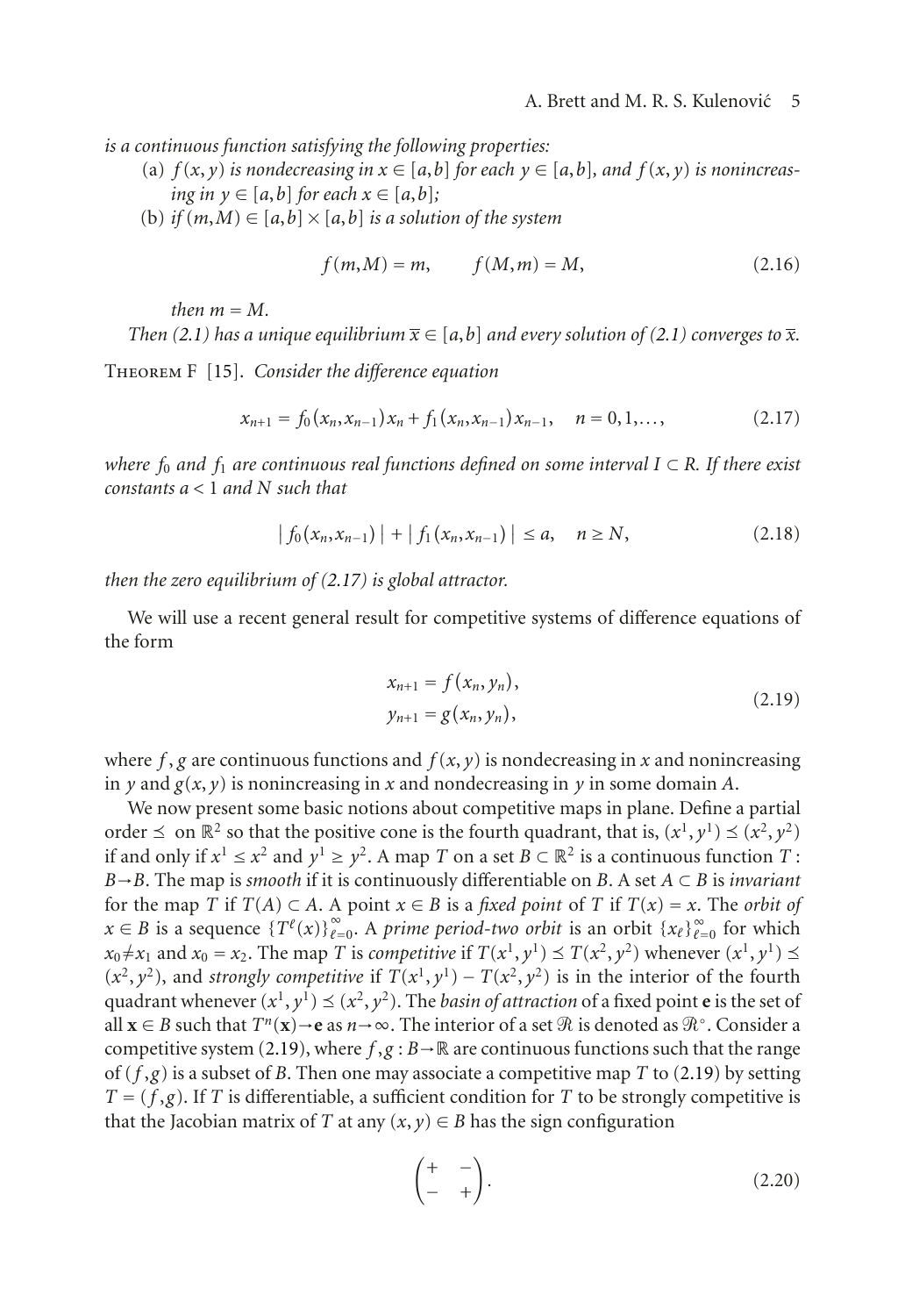If  $(x, y) \in B$ , we denote with  $Q_{\ell}(x, y), \ell \in \{1, 2, 3, 4\}$ , the usual four quadrants relative to  $(x, y)$ , for example,  $Q_1(x, y) = \{ (u, v) \in B : u \ge x, v \ge y \}$ . For additional definitions and results, see [\[16](#page-21-8), [17\]](#page-21-9).

A result from [\[16](#page-21-8)] we need is the following.

THEOREM G. Let  $\mathcal{I}_1$ ,  $\mathcal{I}_2$  be intervals in R with endpoints  $a_1$ ,  $a_2$  and  $b_1$ ,  $b_2$ , respectively, *with a*<sub>1</sub> < *a*<sub>2</sub> *and b*<sub>1</sub> < *b*<sub>2</sub>*. Let T be a competitive map on*  $\mathcal{R} = \mathcal{I}_1 \times \mathcal{I}_2$ *. Let*  $\overline{\mathbf{x}} \in \mathcal{R}^\circ$ *. Suppose*<br>*that the following hypotheses are satisfied that the following hypotheses are satisfied.*

- (1)  $\mathcal{R}^{\circ}$  *is an invariant set, and*  $T$  *is strongly competitive on*  $\mathcal{R}^{\circ}$ *.*<br>(2) The point  $\overline{\mathbf{x}}$  *is the only fixed point of*  $T$  *in*  $(O, (\overline{\mathbf{x}}) \cup O, (\overline{\mathbf{x}}))$
- (2) The point  $\overline{\mathbf{x}}$  is the only fixed point of  $T$  in  $(Q_1(\overline{\mathbf{x}}) \cup Q_3(\overline{\mathbf{x}})) \cap \mathcal{R}^{\circ}$ .<br>
(3) The map  $T$  is continuously differentiable in a neighborhood of  $\overline{\mathbf{x}}$
- (3) *The map T is continuously differentiable in a neighborhood of*  $\bar{x}$ *, and*  $\bar{x}$  *is a saddle point.*
- (4) *At least one of the following statements is true.*
	- (a) *T* has no prime period-two orbits in  $(Q_1(\overline{x}) \cup Q_3(\overline{x})) \cap \mathcal{R}^{\circ}$ .<br>
	(b) det  $I_{\mathcal{F}}(\overline{x}) > 0$  and  $T(x) \overline{x}$  only for  $\mathbf{x} \overline{\mathbf{x}}$
	- (b) det $I_T(\bar{x}) > 0$  *and*  $T(x) = \bar{x}$  *only for*  $x = \bar{x}$ *.*

*Then the following statements are true.*

(i) The stable manifold  $\mathbb{W}^s(\overline{\mathbf{x}})$  is connected and it is the graph of a continuous increas*ing curve with endpoints in ∂R. R° is divided by the closure of <sup>Ws</sup>(x) into two<br>invariant connected regions W. ("helow the stable manifold") and W. ("above the invariant connected regions* <sup> $W$ </sup>+ ("below the stable manifold") and  $W$  – ("above the *stable manifold"), where*

$$
\mathcal{W}_{+} := \{ \mathbf{x} \in \mathcal{R} \setminus \mathcal{W}^{s}(\overline{\mathbf{x}}) : \text{there exists } \mathbf{x}' \in \mathcal{W}^{s}(\overline{\mathbf{x}}) \text{ such that } \mathbf{x}' \leq \mathbf{x} \},
$$
\n
$$
\mathcal{W}_{-} := \{ \mathbf{x} \in \mathcal{R} \setminus \mathcal{W}^{s}(\overline{\mathbf{x}}) : \text{there exists } \mathbf{x}' \in \mathcal{W}^{s}(\overline{\mathbf{x}}) \text{ such that } \mathbf{x} \leq \mathbf{x}' \}. \tag{2.21}
$$

- (ii) The unstable manifold  $\mathbb{W}^u(\overline{\mathbf{x}})$  is connected and it is the graph of a continuous de*creasing curve.*
- (iii) *For every*  $x \in W_+$ ,  $T^n(x)$  *eventually enters the interior of the invariant set*  $\mathcal{Q}_4(\bar{x}) \cap$  $\Re$ , and for ever  $x \in \mathbb{W}_-$ ,  $T^n(x)$  eventually enters the interior of the invariant set<br> $\Im_{\alpha}(\overline{x}) \cap \Re$  $\mathfrak{D}_2(\overline{\mathbf{x}}) \cap \mathfrak{R}.$
- (iv) Let  $\mathbf{m} \in \mathcal{Q}_2(\overline{\mathbf{x}})$  and  $\mathbf{M} \in \mathcal{Q}_4(\overline{\mathbf{x}})$  be the endpoints of  $\mathcal{W}^u(\overline{\mathbf{x}})$ , where  $\mathbf{m} \preceq \overline{\mathbf{x}} \preceq \mathbf{M}$ . *For ever*  $x \in \mathbb{W}_-$  and every  $z \in \mathbb{R}$  such that  $\mathbf{m} \leq z$ , there exists  $m \in \mathbb{N}$  such that  $\tau \leq \mathbb{M}$  and for every  $x \in \mathbb{W}_+$  and every  $z \in \mathbb{R}$  such that  $z \leq \mathbf{M}$  there exists  $T^m(x) \leq z$ , and for every  $x \in W_+$  and every  $z \in \mathbb{R}$  such that  $z \leq M$ , there exists  $m \in \mathbb{N}$  such that  $z \leq T^m(x)$  $m \in \mathbb{N}$  *such that*  $z \preceq T^m(x)$ *.*

Now we present the local stability analysis of [\(1.1\)](#page-0-0). The equilibrium points of  $(1.1)$  are zero equilibrium and when

<span id="page-5-0"></span>
$$
p+1 > r,\tag{2.22}
$$

equation [\(1.1\)](#page-0-0) also possesses the unique positive equilibrium

$$
\overline{y} = \frac{p+1-r}{q+1}.\tag{2.23}
$$

The linearized equation associated with [\(1.1\)](#page-0-0) about the zero equilibrium is

$$
z_{n+1} - \frac{p}{r} z_n - \frac{1}{r} z_{n-1} = 0, \quad n = 0, 1, \dots
$$
 (2.24)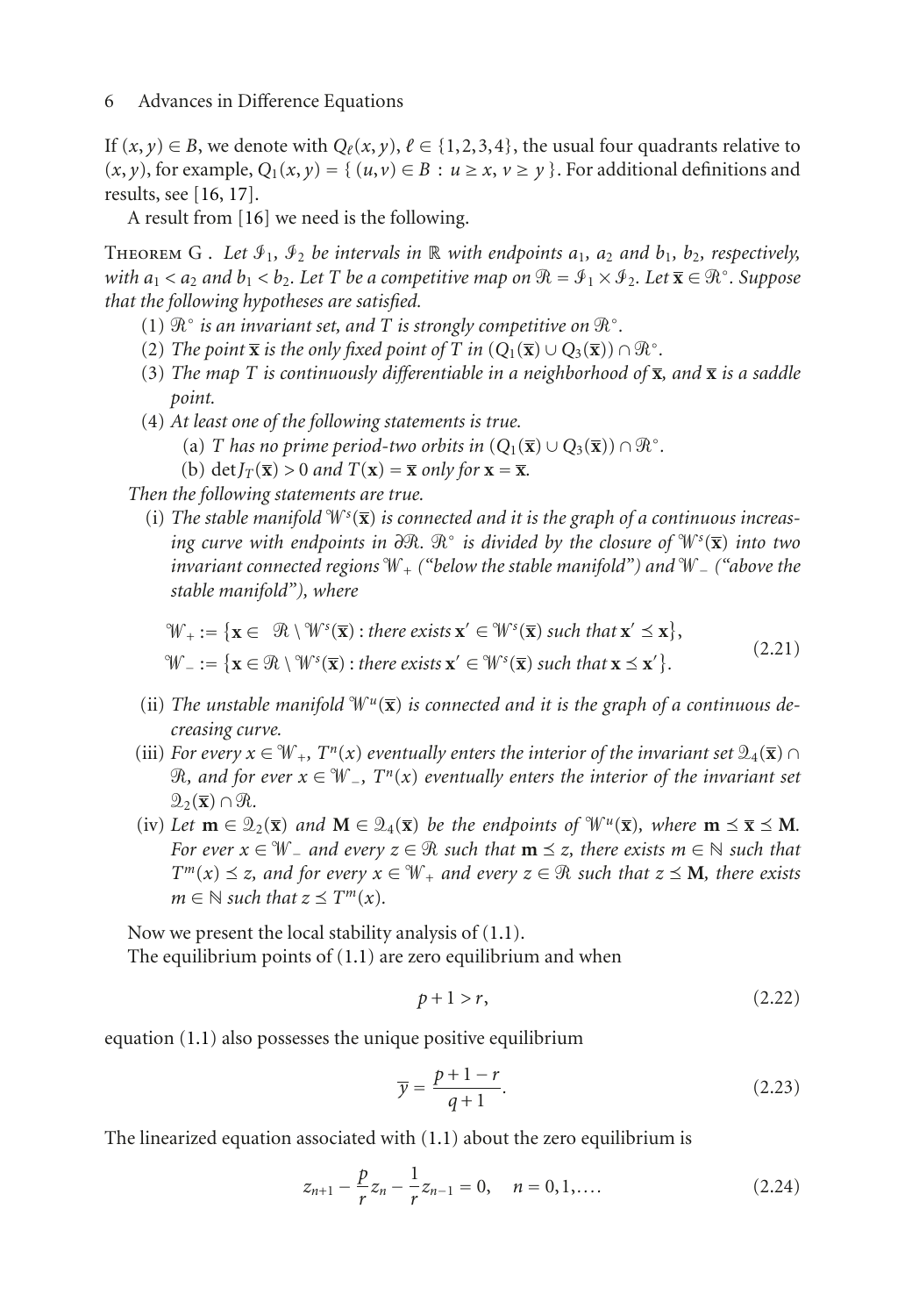The following theorem is a consequence of Theorems A and F.

Theorem 2.2. (a) *Assume that*

$$
p+1 \le r. \tag{2.25}
$$

*Then the zero equilibrium of [\(1.1\)](#page-0-0) is globally asymptotically stable.* (b) *Assume that*

$$
p+1 > r.\tag{2.26}
$$

*Then the zero equilibrium of [\(1.1\)](#page-0-0) is unstable. Furthermore the zero equilibrium is a saddle point when*

$$
1 - p < r < 1 + p \tag{2.27}
$$

*and a repeller when*

$$
r < 1 - p. \tag{2.28}
$$

The linearized equation associated with [\(1.1\)](#page-0-0) about its positive equilibrium  $\bar{y}$  is

$$
z_{n+1} - \frac{p - q + qr}{(p+1)(q+1)} z_n - \frac{q - p + r}{(p+1)(q+1)} z_{n-1} = 0, \quad n = 0, 1, \dots
$$
 (2.29)

The following result is a consequence of Theorem A.

Theorem 2.3. *Assume that [\(2.22\)](#page-5-0) holds. Then the positive equilibrium of [\(1.1\)](#page-0-0) is locally asymptotically stable when*

<span id="page-6-2"></span>
$$
q + r < 3p + 1 + qr + pq,\tag{2.30}
$$

*and unstable (a saddle point) when*

<span id="page-6-0"></span>
$$
q + r > 3p + 1 + qr + pq,
$$
 (2.31)

*and nonhyperbolic, with one root of characteristic equation equal to* −1*, when*

$$
q + r = 3p + 1 + qr + pq.
$$
 (2.32)

#### **3. Existence and local stability of period-two cycles**

<span id="page-6-1"></span>Concerning prime period-two solutions for [\(1.1\)](#page-0-0), the following result is true.

Theorem 3.1. *Equation [\(1.1\)](#page-0-0) has a prime period-two solution*

$$
\ldots, \Phi, \Psi, \Phi, \Psi, \ldots \tag{3.1}
$$

*if and only if [\(2.31\)](#page-6-0) and*

<span id="page-6-3"></span>
$$
p+r<1\n<sup>(3.2)</sup>
$$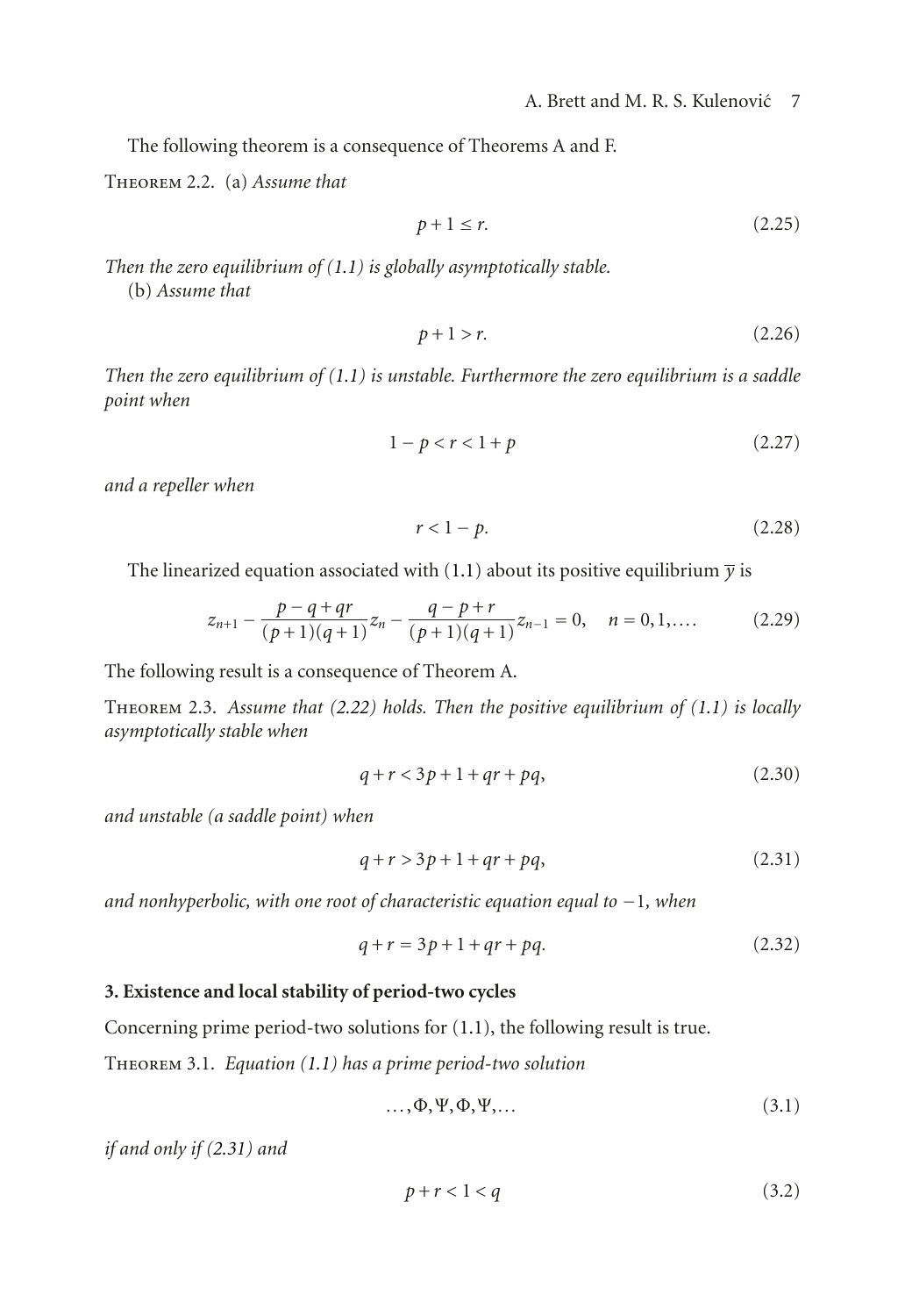*holds. In this case the values of* Φ *and* Ψ *are the positive roots of the quadratic equation*

$$
t^{2} - (1 - p - r)t + \frac{p(1 - p - r)}{q - 1} = 0.
$$
 (3.3)

*Furthermore when [\(2.31\)](#page-6-0) holds, this period-two solution is locally asymptotically stable. Proof.* Let

<span id="page-7-0"></span>
$$
\ldots, \Phi, \Psi, \Phi, \Psi, \ldots \tag{3.4}
$$

be a period-two cycle of [\(1.1\)](#page-0-0). Then

$$
\Phi = \frac{p\Psi + \Phi}{r + q\Psi + \Phi}, \qquad \Psi = \frac{p\Phi + \Psi}{r + q\Phi + \Psi}.
$$
\n(3.5)

To investigate local stability of the period-two solution

$$
\ldots, \Phi, \Psi, \Phi, \Psi, \ldots \tag{3.6}
$$

we set

$$
u_n = y_{n-1}, \quad v_n = y_n, \quad \text{for } n = 0, 1, \dots \tag{3.7}
$$

and write [\(1.1\)](#page-0-0) in the equivalent form

$$
u_{n+1} = v_n,
$$
  

$$
v_{n+1} = \frac{pv_n + u_n}{r + qv_n + u_n}, \quad n = 0, 1, ....
$$
 (3.8)

Let *T* be the function on  $(0, \infty) \times (0, \infty)$  defined by

$$
T\begin{pmatrix}u\\v\end{pmatrix} = \begin{pmatrix}v\\pv+u\\r+qv+u\end{pmatrix}.
$$
 (3.9)

Then

$$
\begin{pmatrix} \Phi \\ \Psi \end{pmatrix} \tag{3.10}
$$

is a fixed point of *T*2, the second iteration of *<sup>T</sup>*. By a simple calculation, we find that

$$
T^{2}\begin{pmatrix}u\\v\end{pmatrix} = \begin{pmatrix}g(u,v)\\h(u,v)\end{pmatrix},\tag{3.11}
$$

where

$$
g(u,v) = \frac{pv+u}{r+qv+u}, \qquad h(u,v) = \frac{pg(u,v)+v}{r+qg(u,v)+v}.
$$
 (3.12)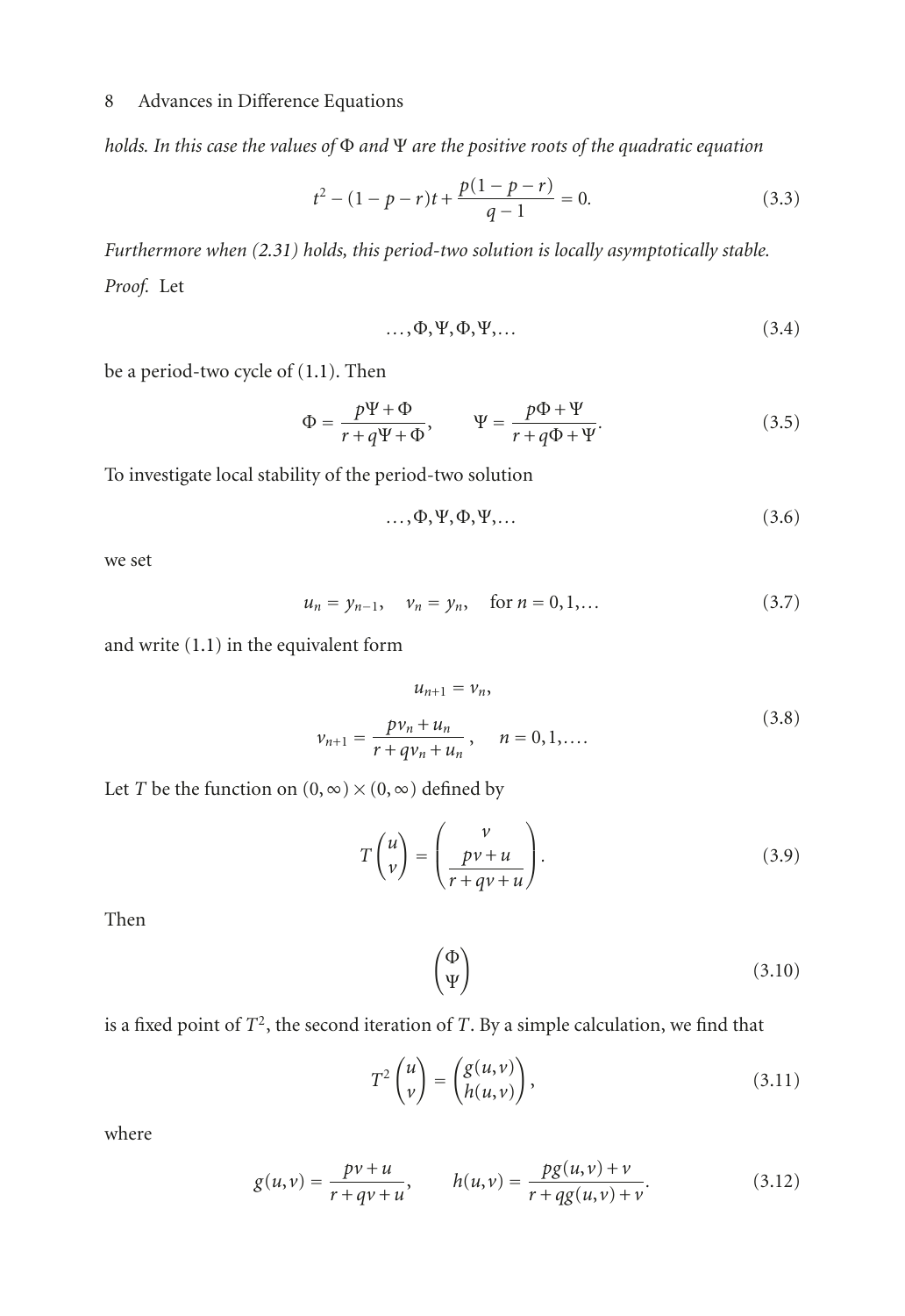Clearly the period-two solution is locally asymptotically stable when the eigenvalues of the Jacobian matrix  $J_{T^2}$ , evaluated at  $(\frac{\Phi}{\Psi})$  lie inside the unit disk.<br>We have

We have

$$
J_{T^2}\begin{pmatrix} \Phi \\ \Psi \end{pmatrix} = \begin{pmatrix} \frac{\partial g}{\partial u}(\Phi, \Psi) & \frac{\partial g}{\partial v}(\Phi, \Psi) \\ \frac{\partial h}{\partial u}(\Phi, \Psi) & \frac{\partial h}{\partial v}(\Phi, \Psi) \end{pmatrix},\tag{3.13}
$$

where

$$
\frac{\partial g}{\partial u} = \frac{r + (q - p)v}{(r + qv + u)^2},
$$
\n
$$
\frac{\partial g}{\partial v} = \frac{pr + (p - q)u}{(r + qv + u)^2},
$$
\n
$$
\frac{\partial h}{\partial u} = \frac{r + (q - p)v}{(r + qv + u)^2} \frac{pr + (p - q)v}{(r + qg(u, v) + v)^2},
$$
\n
$$
\frac{\partial h}{\partial v} = \frac{r + (q - p)g(u, v) + (pr + (p - q)v)(\partial g/\partial v)}{(r + qg(u, v) + v)^2}.
$$
\n(3.14)

By evaluating these derivatives at  $(\Phi, \Psi)$ , we obtain

$$
\frac{\partial g}{\partial u}(\Phi, \Psi) = \frac{r + (q - p)\Psi}{(r + q\Psi + \Phi)^2},
$$
\n
$$
\frac{\partial g}{\partial v}(\Phi, \Psi) = \frac{pr + (p - q)\Phi}{(r + q\Psi + \Phi)^2},
$$
\n
$$
\frac{\partial h}{\partial u}(\Phi, \Psi) = \frac{r + (q - p)\Psi}{(r + q\Psi + \Phi)^2} \frac{pr + (p - q)\Psi}{(r + q\Phi + \Psi)^2},
$$
\n
$$
\frac{\partial h}{\partial v}(\Phi, \Psi) = \frac{r + (q - p)\Phi + (pr + (p - q)\Psi)(\partial g/\partial v)(\Phi, \Psi)}{(r + q\Phi + \Psi)^2}.
$$
\n(3.15)

Set

$$
\mathcal{G} = \frac{\partial g}{\partial u}(\Phi, \Psi) + \frac{\partial h}{\partial v}(\Phi, \Psi),
$$
  

$$
\mathcal{D} = \frac{\partial g}{\partial u}(\Phi, \Psi)\frac{\partial h}{\partial v}(\Phi, \Psi) - \frac{\partial g}{\partial v}(\Phi, \Psi)\frac{\partial h}{\partial u}(\Phi, \Psi).
$$
 (3.16)

Then it follows from Theorem A that both eigenvalues of  $J_{T^2}(\frac{\Phi}{Y})$  lie inside the unit disk  ${ \lambda : | \lambda | < 1 }$  if and only if

<span id="page-8-0"></span>
$$
|\mathcal{G}| < 1 + \mathcal{D} < 2. \tag{3.17}
$$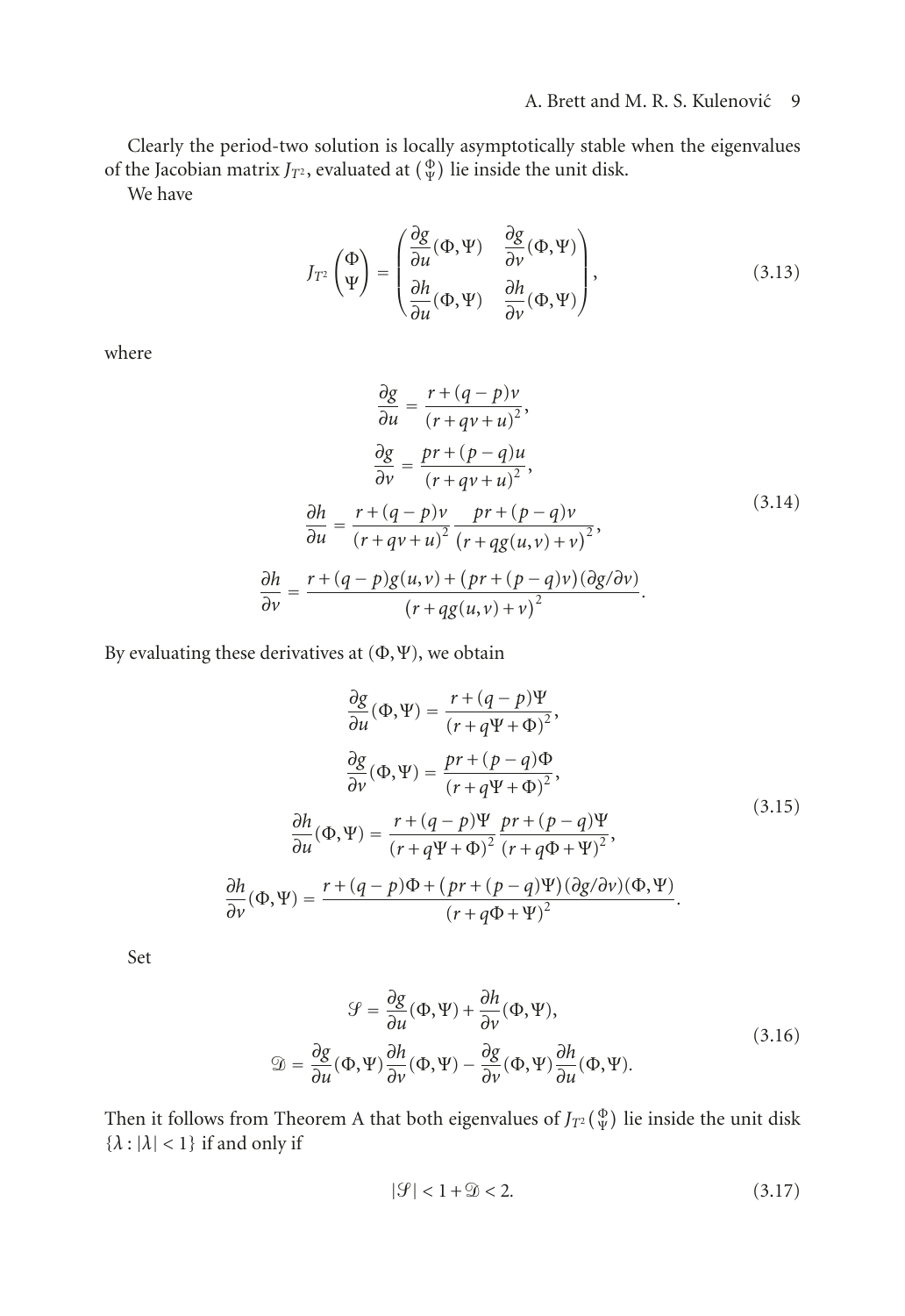Inequality [\(3.17\)](#page-8-0) is equivalent to the following three inequalities:

<span id="page-9-2"></span><span id="page-9-1"></span><span id="page-9-0"></span>
$$
\mathcal{D} < 1,\tag{3.18}
$$
\n
$$
\mathcal{L} = \mathcal{L} \tag{3.19}
$$

$$
\mathcal{G} < 1 + \mathcal{D},\tag{3.19}
$$
\n
$$
\mathcal{L} \quad \text{(3.20)}
$$

$$
-1 - \mathfrak{D} < \mathcal{G}.\tag{3.20}
$$

First we will establish inequality [\(3.18\)](#page-9-0). Clearly,

$$
\mathcal{D} = \frac{r + (q - p)\Psi}{(r + q\Psi + \Phi)^2} \frac{r + (q - p)\Phi}{(r + q\Phi + \Psi)^2}
$$
(3.21)

which in view of [\(3.5\)](#page-7-0) gives

$$
0 < \frac{r + (q - p)\Psi}{(r + q\Psi + \Phi)^2} = \frac{r + (q - p)\Psi}{r + q\Psi + \Phi} \frac{1}{r + q\Psi + \Phi} < \frac{1}{r + q\Psi + \Phi} = \frac{\Phi}{p\Psi + \Phi} < 1,
$$
\n
$$
0 < \frac{r + (q - p)\Phi}{(r + q\Phi + \Psi)^2} = \frac{r + (q - p)\Phi}{r + q\Phi + \Psi} \frac{1}{r + q\Phi + \Psi} < \frac{1}{r + q\Phi + \Psi} = \frac{\Psi}{p\Phi + \Psi} < 1.
$$
\n
$$
(3.22)
$$

This proves [\(3.18\)](#page-9-0).

Next we prove [\(3.20\)](#page-9-1). In view of

$$
S = \frac{r + (q - p)\Psi}{(r + q\Phi + \Psi)^2} + \frac{r + (q - p)\Phi}{(r + q\Psi + \Phi)^2} + \frac{(rp + (p - q)\Psi)(rp + (p - q)\Phi)}{(r + q\Phi + \Psi)^2(r + q\Psi + \Phi)^2},
$$
  
\n
$$
D = \frac{(r + (q - p)\Psi)(r + (q - p)\Phi)}{(r + q\Phi + \Psi)^2(r + q\Psi + \Phi)^2},
$$
\n(3.23)

inequality [\(3.20\)](#page-9-1) is equivalent to

$$
\frac{(r+(q-p)\Psi)}{(r+q\Phi+\Psi)^2} + \frac{(r+(q-p)\Phi)}{(r+q\Psi+\Phi)^2} + \frac{(rp+(p-q)\Psi)(rp+(p-q)\Phi)}{(r+q\Phi+\Psi)^2(r+q\Psi+\Phi)^2}
$$
\n
$$
> -1 - \frac{(r+(q-p)\Psi)(r+(q-p)\Phi)}{(r+q\Phi+\Psi)^2(r+q\Psi+\Phi)^2},
$$
\n(3.24)

which, in turn, is equivalent to

$$
(r + (q - p)\Psi)(r + q\Phi + \Psi)^2 + (r + (q - p)\Phi)(r + q\Psi + \Phi)^2
$$
  
+ 
$$
(rp + (p - q)\Psi)(rp + (p - q)\Phi) + (r + q\Phi + \Psi)^2(r + q\Psi + \Phi)^2
$$
  
+ 
$$
(r + (q - p)\Psi)(r + (q - p)\Phi) > 0.
$$
 (3.25)

In view of  $q > p$ , we have

$$
(r + (q - p)\Psi)(r + q\Phi + \Psi)^2 + (r + (q - p)\Phi)(r + q\Psi + \Phi)^2 + (r + q\Phi + \Psi)^2(r + q\Psi + \Phi)^2 + (r + (q - p)\Psi)(r + (q - p)\Phi) > 0.
$$
 (3.26)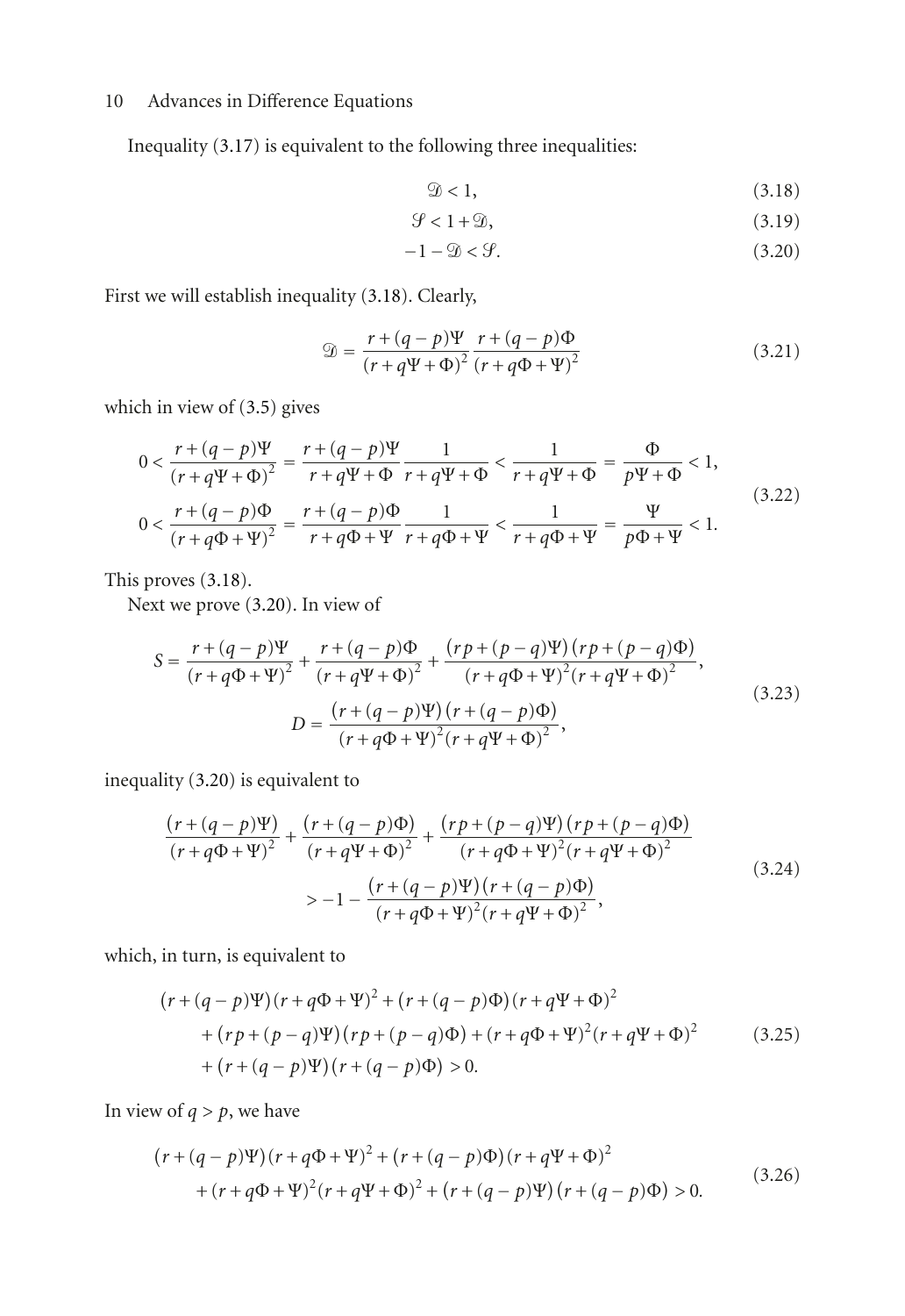## A. Brett and M. R. S. Kulenović 11

Thus, we have to show that

$$
(rp + (p - q)\Psi)(rp + (p - q)\Phi) + (r + (q - p)\Psi)(r + (q - p)\Phi) > 0.
$$
 (3.27)

Expanding the left-hand side of this inequality, we obtain

$$
(rp + (p - q)\Psi)(rp + (p - q)\Phi) + (r + (q - p)\Psi)(r + (q - p)\Phi)
$$
  
=  $(r^2p^2 + r^2) + (\Psi + \Phi)r(q - p)(1 - p) + 2\Psi\Phi(q - p)^2 > 0.$  (3.28)

Finally, we prove [\(3.19\)](#page-9-2). Inequality [\(3.19\)](#page-9-2) is equivalent to

$$
\frac{(r+(q-p)\Psi)}{(r+q\Phi+\Psi)^2} + \frac{(r+(q-p)\Phi)}{(r+q\Psi+\Phi)^2} + \frac{(rp+(p-q)\Psi)(rp+(p-q)\Phi)}{(r+q\Phi+\Psi)^2(r+q\Psi+\Phi)^2}
$$
\n
$$
< 1 + \frac{(r+(q-p)\Psi)(r+(q-p)\Phi)}{(r+q\Phi+\Psi)^2(r+q\Psi+\Phi)^2},
$$
\n(3.29)

which after the expansion and use of

$$
\Phi + \Psi = 1 - p - r, \qquad \Phi \Psi = \frac{p(1 - p - r)}{q - 1}
$$
\n(3.30)

and [\(3.5\)](#page-7-0) becomes

$$
2r^{3} + r^{2}(3q + 2 - p)(1 - p - r) + r(q^{2} + 1 + 2q - 2p)\left[\left(1 - p - r\right)^{2} - \frac{2p(1 - p - r)}{q - 1}\right]
$$
  
+ 
$$
4qr(1 + q - p)\frac{p(1 - p - r)}{q - 1} + q(q - p)(q + 2)\frac{p(1 - p - r)^{2}}{q - 1}
$$
  
+ 
$$
(q - p)(1 - p - r)^{2}\left[\left(1 - p - r\right) - \frac{3p}{q - 1}\right]
$$
  

$$
< \left\{r^{2} + r(q + 1)(1 - p - r) + \frac{(q^{2} + 1)p(1 - p - r)}{q - 1} + q\left[(1 - p - r)^{2} - \frac{2p(1 - p - r)}{q - 1}\right]\right\}^{2}
$$
  
+ 
$$
r^{2}(1 - p^{2}) + r(1 + p)(q - p)(1 - p - r).
$$
  
(3.31)

The left-hand side LHS of this inequality can be transformed to

LHS = 
$$
(p - q - r + pq + qr - p^2)(pr - pq - p - qr + 2pqr + 2p^2 - r^2 + p^2q + qr^2 - 1)
$$
 (3.32)

and the right-hand side RHS of this inequality can be factored out as follows:

RHS = 
$$
(q - p + r - pq - qr + p^2)^2 + r^2(1 - p^2) + r(1 + p)(q - p)(1 - p - r).
$$
 (3.33)

Now we have

RHS – LHS = 
$$
(1 - r - p)(q + r - 3p - pq - qr - 1)(q + r + p^2 - p - pq - qr)
$$
. (3.34)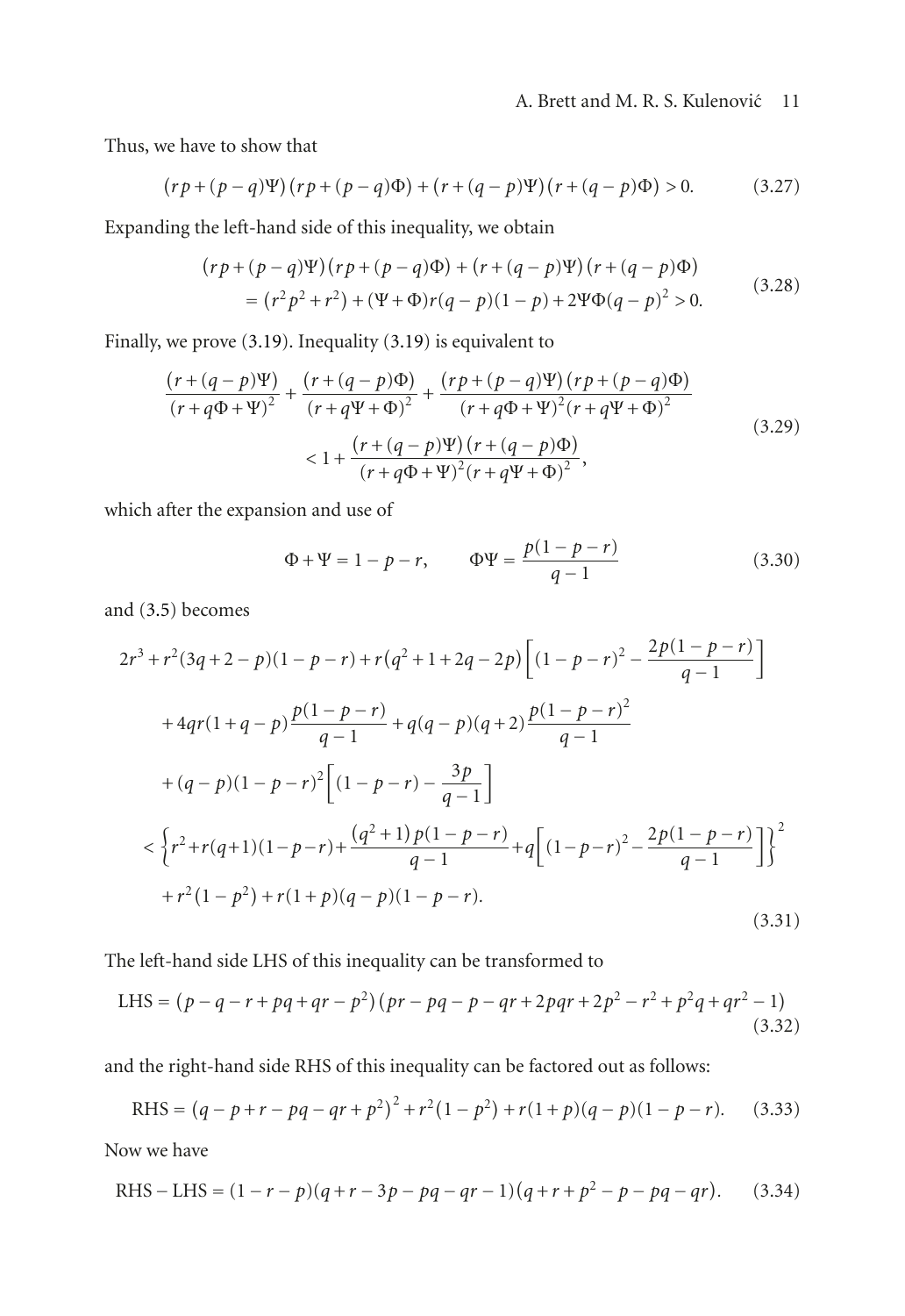In view of *p* + *r* < 1 and [\(2.31\)](#page-6-0), we have  $(1 - r - p)(q + r - 3p - pq - qr - 1) > 0$  and

$$
q + r > 3p + 1 + qr + qp > p + qr + qp \tag{3.35}
$$

which implies  $q + r - p - pq - qr > 0$  and finally

<span id="page-11-3"></span><span id="page-11-2"></span><span id="page-11-0"></span>
$$
q + r + p2 - p - pq - qr > 0.
$$
 (3.36)

Thus RHS – LHS > 0 which proves [\(3.19\)](#page-9-2).  $\Box$ 

Theorem [3.1](#page-6-1) gives an affirmative answer to [\[1,](#page-20-1) Conjecture 9.5.6].

#### **4. Semicycle analysis and invariant intervals**

In this section we list some basic identities for solutions of [\(1.1\)](#page-0-0).

Let  ${y_n}_{n=1}^{\infty}$  be a solution of [\(1.1\)](#page-0-0) and let  $(\Phi, \Psi)$ ,  $(\Psi, \Phi)$  be two prime period-two utions of (1.1) Then the following identities are true for  $n > 0$ . solutions of [\(1.1\)](#page-0-0). Then the following identities are true for  $n \ge 0$ :

$$
y_{n+1} - \overline{y} = \frac{(p - q + qr)(y_n - \overline{y}) + (q - p + r)(y_{n-1} - \overline{y})}{(q+1)(r+qy_n + y_{n-1})},
$$
\n(4.1)

$$
y_{n+1} - y_{n-1} = \frac{y_{n-1}(1 - r - y_{n-1}) + qy_n(p/q - y_{n-1})}{r + qy_n + y_{n-1}},
$$
\n(4.2)

$$
y_{n+1} - \frac{pr}{q-p}
$$
  
=  $(q - p - qr) \frac{p(y_n - pr/(q - p)) + (y_{n-1} - pr/(q - p)) + (pr/(q - p))(p + 1)}{(q - p)(r + qy_n + y_{n-1})}$ , (4.3)

$$
y_{n+1} - \frac{pr}{q-p} = (q-p-qr)\frac{py_n + (y_{n-1} - pr/(q-p)) + pr/(q-p)}{(q-p)(r+qy_n + y_{n-1})},\tag{4.4}
$$

$$
y_{n+1} - \frac{r}{p-q} = \frac{(p(p-q) - qr)(y_n - r/(q-p)) + (p-q-r)(y_{n-1} + pr/(p-q))}{(p-q)(r+qy_n + y_{n-1})},\tag{4.5}
$$

$$
y_{n+1} - \Phi = \frac{(y_n - \Psi)((p - q)\Phi + pr) + (y_{n-1} - \Phi)(r + (q - p)\Psi)}{(r + q\Psi + \Phi)(r + qy_n + y_{n-1})},
$$
\n(4.6)

$$
y_{n+1} - \Psi = \frac{(y_n - \Phi)((p - q)\Psi + pr) + (y_{n-1} - \Psi)(r + (q - p)\Phi)}{(r + q\Phi + \Psi)(r + qy_n + y_{n-1})}.
$$
 (4.7)

<span id="page-11-5"></span>Next we establish the following result on the global boundedness of [\(1.1\)](#page-0-0).

LEMMA 4.1. *Let*  ${y_n}_{n=−1}^{\infty}$  *be a solution of [\(1.1\)](#page-0-0). Then* (1)

<span id="page-11-8"></span><span id="page-11-7"></span><span id="page-11-6"></span><span id="page-11-4"></span><span id="page-11-1"></span>
$$
0 \le y_n \le \frac{\max\{p, 1\}}{\min\{q, r, 1\}} = U, \quad n \ge 1.
$$
 (4.8)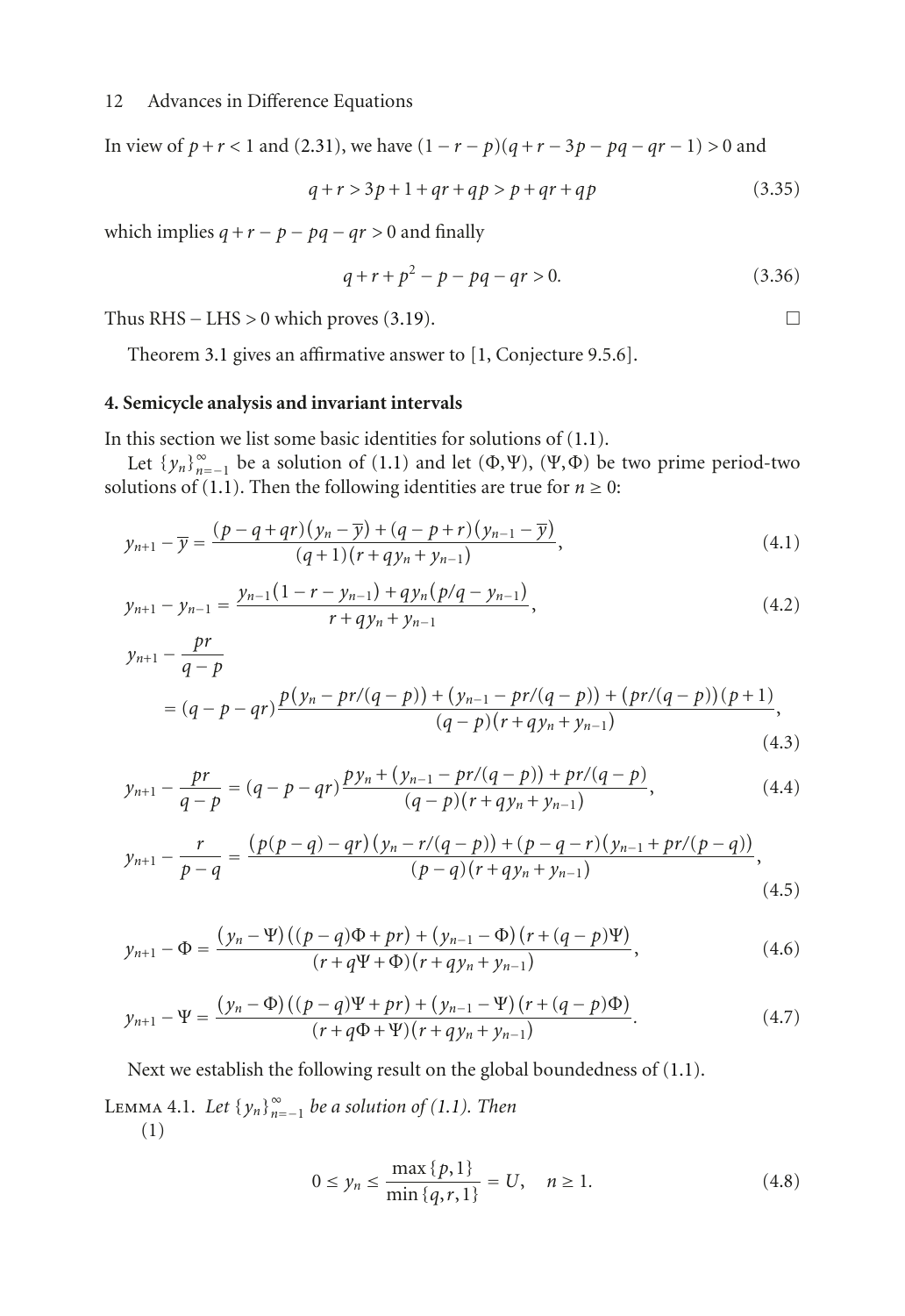<span id="page-12-2"></span><span id="page-12-1"></span>A. Brett and M. R. S. Kulenović 13

*The function*

$$
f(x,y) = \frac{px+y}{r+qx+y}
$$
\n<sup>(4.9)</sup>

*is bounded, that is,*  $0 \le f(x, y) \le U$  *for*  $x, y \ge 0$ *.* (2) *If [\(2.22\)](#page-5-0) and*

$$
p - q + qr \ge 0, \qquad q - p + r \ge 0 \tag{4.10}
$$

*hold, then*

$$
y_n \ge L = \min\left\{y_{-1}, y_0, \overline{y}\right\},\tag{4.11}
$$

*where*  $\bar{y}$  *is the positive equilibrium.* 

(3) *If [\(2.22\)](#page-5-0) and*

$$
p - q > r \tag{4.12}
$$

*hold, then the interval*  $[r/(p-q), U]$  *is an invariant and attractive interval for all solutions except for the zero equilibrium.*

(4) *If [\(2.22\)](#page-5-0),*

<span id="page-12-0"></span>
$$
q - p > qr,\tag{4.13}
$$

*and* [\(2.30\)](#page-6-2) or [\(2.31\)](#page-6-0) are satisfied, then the interval  $[pr/(q - p), U]$  is an invariant *and attractive interval except for the zero equilibrium.*

*Proof.* (1) The proof follows from the following inequality

$$
0 \le y_{n+1} = \frac{py_n + y_{n-1}}{r + qy_n + y_{n-1}} \le \frac{\max\{p, 1\}(y_n + y_{n-1})}{\min\{q, r, 1\}(1 + y_n + y_{n-1})} \le \frac{\max\{p, 1\}}{\min\{q, r, 1\}} = U, \quad (4.14)
$$

and the proof for  $f(x, y) \leq U$  is obtained in a similar way.

(2) If *L* ≥  $\overline{y}$ , then  $y_{-1}$ ,  $y_0 \ge \overline{y}$ , which in view of [\(4.1\)](#page-11-0) implies that  $y_n \ge \overline{y}$  for  $n = 0, 1, \ldots$ Suppose that  $L < \overline{y}$ . Then [\(4.1\)](#page-11-0) implies the following identity:

$$
y_{n+1} - \overline{y} - \frac{r}{r + qy_n + y_{n-1}} K
$$
  
= 
$$
\frac{p - q + qr}{(q+1)(r + qy_n + y_{n-1})} (y_n - \overline{y} - K) + \frac{q - p + r}{(q+1)(r + qy_n + y_{n-1})} (y_{n-1} - \overline{y} - K),
$$
  
(4.15)

where *K* is an arbitrary constant. Let  $K = L - \overline{y} < 0$ . Then

$$
y_{n+1} - \overline{y} - \frac{r}{r + qy_n + y_{n-1}} (L - \overline{y})
$$
  
= 
$$
\frac{p - q + qr}{(q+1)(r + qy_n + y_{n-1})} (y_n - L) + \frac{q - p + r}{(q+1)(r + qy_n + y_{n-1})} (y_{n-1} - L).
$$
 (4.16)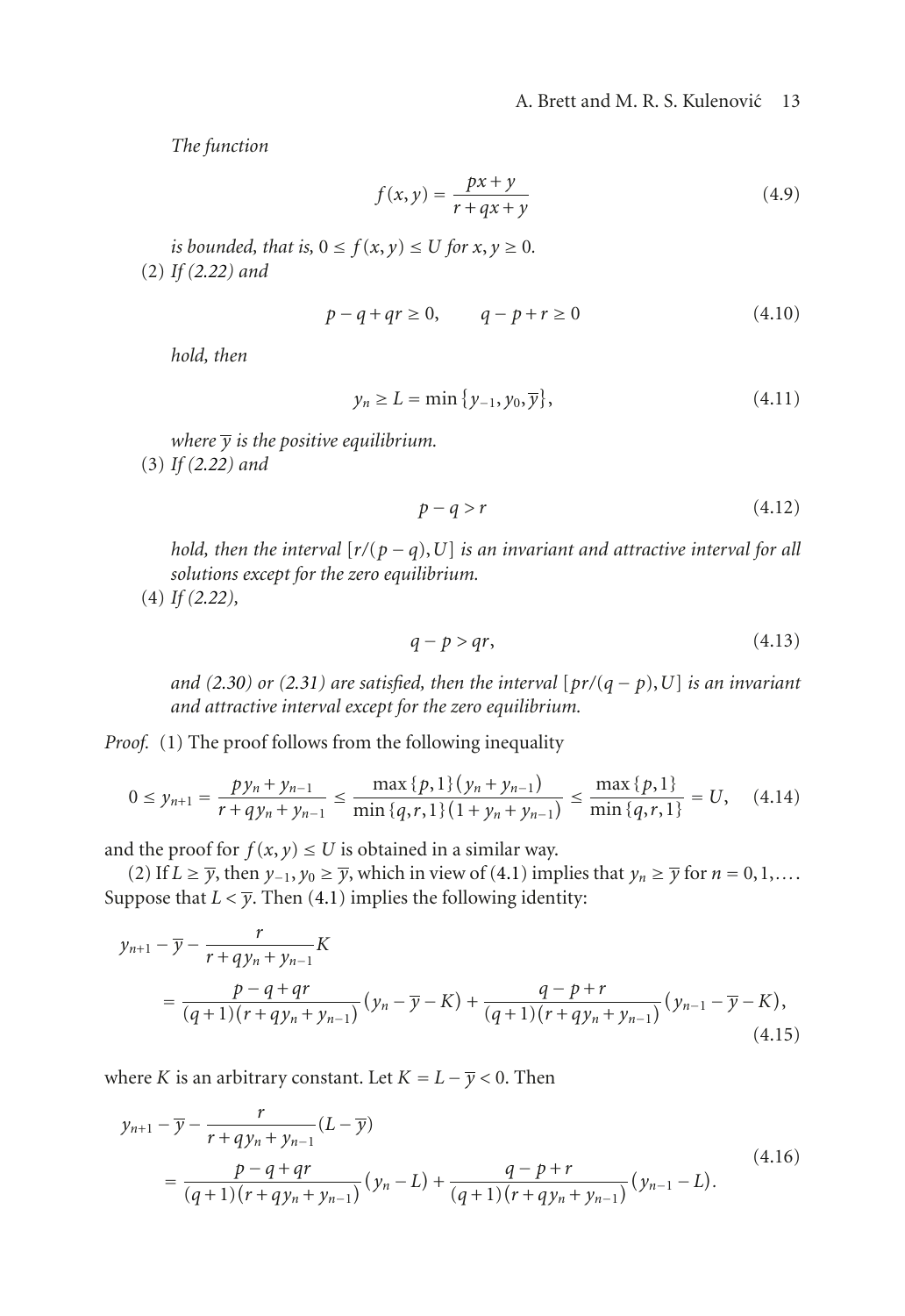Since  $y_{-1}$  ≥ *L* and  $y_0$  ≥ *L*, we have

$$
y_1 - \overline{y} - \frac{r}{r + qy_0 + y_{-1}}(L - \overline{y}) \ge 0
$$
 (4.17)

which implies

$$
y_1 - \overline{y} \ge \frac{r}{r + qy_0 + y_{-1}} (L - \overline{y}) \ge L - \overline{y}
$$
\n(4.18)

and so  $y_1 > L$ . Since  $y_0, y_1 \geq L$ , then

$$
y_2 - \overline{y} - \frac{r}{r + qy_1 + y_0}(L - \overline{y}) \ge 0
$$
 (4.19)

which implies

$$
y_2 - \overline{y} \ge \frac{r}{r + qy_1 + y_0} (L - \overline{y}) > L - \overline{y}
$$
\n(4.20)

and so  $y_2 > L$ . By using induction, the proof is completed.

(3) If *y<sub>n</sub>* ≥ *r*/(*p* − *q*) for some *n* ≥ 0, then by [\(4.5\)](#page-11-1) *y<sub>n+1</sub>* ≥ *r*/(*p* − *q*), and so *y<sub>k</sub>* ≥ *r*/(*p* −  $q$ ,  $k \geq n$ .

Suppose that  $y_{n-1}, y_n \le r/(p-q)$  for every *n*. Then

$$
r + qy_n + y_{n-1} \le r + \frac{qr}{p-q} + \frac{r}{p-q} = \frac{r(p+1)}{p-q}.
$$
 (4.21)

Hence

<span id="page-13-1"></span><span id="page-13-0"></span>
$$
1 < \frac{p - q}{r} \le \frac{p + 1}{r + qy_n + y_{n-1}}.\tag{4.22}
$$

Define  $m_N = \min\{y_{2N}, y_{2N-1}\}, N = 0, 1, \ldots$  Let  $K \in R$ . Then [\(1.1\)](#page-0-0) has the generalized identity

$$
y_{n+1} - \frac{p+1}{r+qy_n + y_{n-1}}K = \frac{p}{r+qy_n + y_{n-1}}(y_n - K) + \frac{1}{r+qy_n + y_{n-1}}(y_{n-1} - K) \tag{4.23}
$$

for  $n = 0, 1, \ldots$  Clearly,  $y_1, y_2 > 0$  and so  $y_n > 0$  for every  $n \ge 1$ , which implies that  $m_N > 0$ for  $N = 1, 2, \dots$  By [\(4.23\)](#page-13-0) with  $K = m_N$  and  $n = 2N$ , we get that

$$
y_{2N+1} - \frac{p+1}{r+qy_{2N} + y_{2N-1}} m_N = \frac{p(y_{2N} - m_N)}{r+qy_{2N} + y_{2N-1}} + \frac{y_{2N-1} - m_N}{r+qy_{2N} + y_{2N-1}} \ge 0
$$
 (4.24)

and so by [\(4.22\)](#page-13-1),

$$
y_{2N+1} \ge \frac{p+1}{r+qy_{2N}+y_{2N-1}} m_N \ge \frac{p-q}{r} m_N.
$$
 (4.25)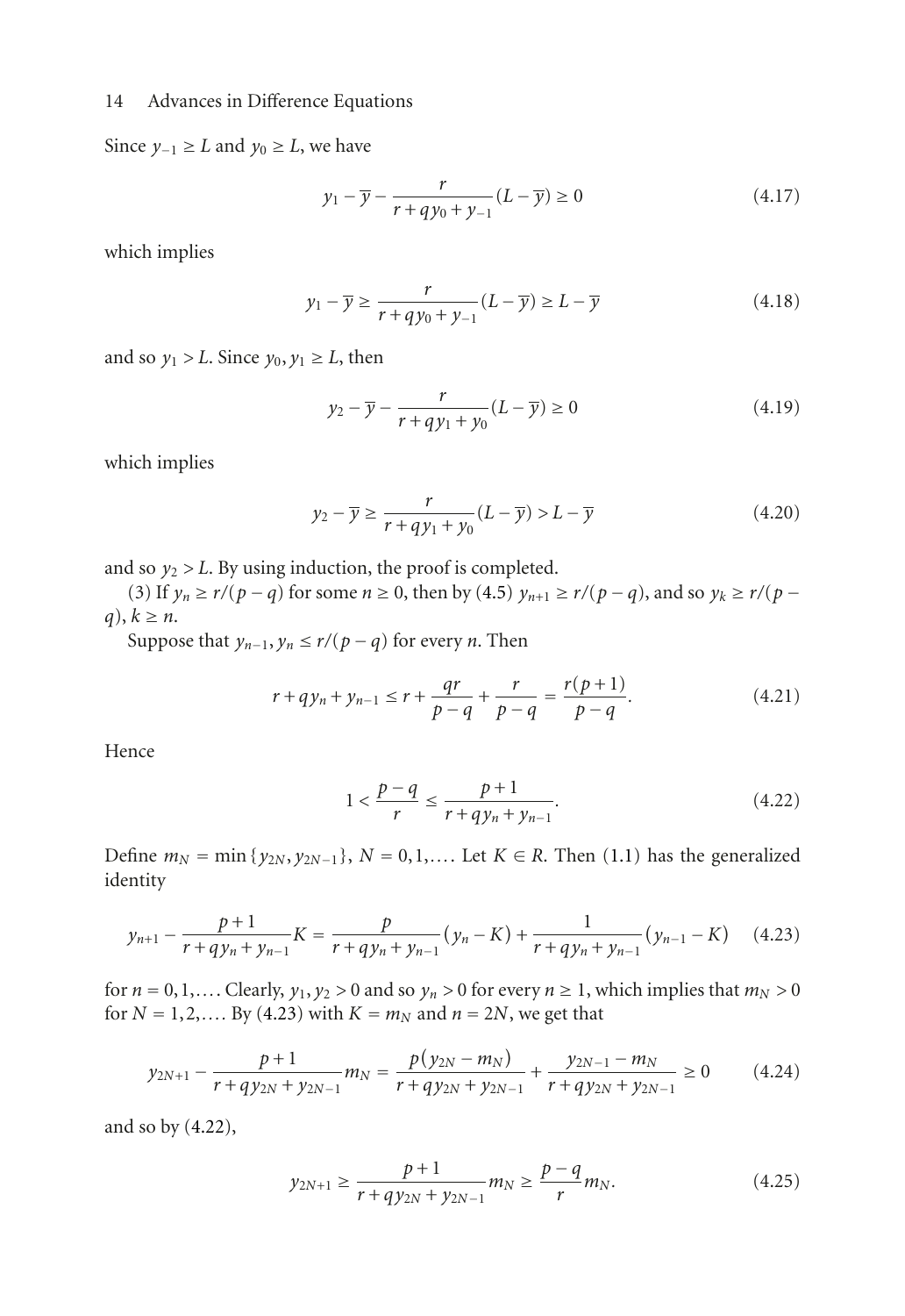#### A. Brett and M. R. S. Kulenović 15

Also

$$
y_{2N+2} - \frac{p+1}{r+q y_{2N+1} + y_{2N}} m_N = \frac{p(y_{2N+1} - m_N)}{r+q y_{2N+1} + y_{2N}} + \frac{y_{2N} - m_N}{r+q y_{2N+1} + y_{2N-1}} \ge 0 \qquad (4.26)
$$

and so by [\(4.22\)](#page-13-1),

$$
y_{2N+2} \ge \frac{p+1}{r+qy_{2N+1}+y_{2N}} m_N \ge \frac{p-q}{r} m_N.
$$
 (4.27)

Thus  $m_{N+1} \ge ((p - q)/r)m_N > m_N$  which implies  $m_{n+1} \ge ((p - q)/r)m_n \ge ((p - q)/r)$  $r^{n+1-N}m_N$  for  $n \ge N$  and so by [\(4.22\)](#page-13-1),  $m_n \to \infty$  as  $n \to \infty$ , which is a contradiction.<br>(4) The following cases are possible

(4) The following cases are possible.

<span id="page-14-2"></span>*Case 1.* There exists *N* such that  $y_{N-1}, y_N \in [pr/(q-p), U]$ . By [\(4.3\)](#page-11-2),  $y_n \in [pr/(q-p),$ *U*] for every  $n \geq N - 1$ , which proves our claim.

<span id="page-14-1"></span>*Case 2.*  $y_n \in [0, pr/(q - p)]$  for every  $n \ge -1$ . Observe that the condition [\(4.13\)](#page-12-0) implies that

<span id="page-14-0"></span>
$$
\frac{p}{q} > \frac{pr}{q-p}, \qquad 1 - r > \frac{pr}{q-p}.\tag{4.28}
$$

By using  $(4.2)$  and  $(4.28)$ , we obtain

$$
y_{n+1} - y_{n-1} = \frac{y_{n-1}(1 - r - y_{n-1}) + qy_n(p/q - y_{n-1})}{r + qy_n + y_{n-1}}
$$
  
> 
$$
\frac{y_{n-1}(pr/(q - p) - y_{n-1}) + qy_n(pr/(q - p) - y_{n-1})}{r + qy_n + y_{n-1}} > 0,
$$
 (4.29)

which implies that  $y_{n+1} > y_{n-1}$  provided that  $y_{n-1} \leq pr/(q - p)$ . In this case, every solution  $\{y_n\}$  of [\(1.1\)](#page-0-0) has two increasing, bounded subsequences. Consequently, every solution converges to either a positive limit or period-two solution which belongs to the interval  $(0, pr/(q - p))$ . If a solution converges to a limit, this limit would be necessarily an equilibrium of  $(1.1)$ , which is impossible. If  $(2.30)$  is satisfied, then a solution cannot converge to a period-two solution and the proof is complete. If [\(2.31\)](#page-6-0) is satisfied, then the solution converges either to an equilibrium or to the period-two solution. The convergence of the equilibrium has been ruled out. If the solution converges to a period-two solution  $(\Phi, \Psi)$  or  $(\Psi, \Phi)$ , then

$$
\Phi + \Psi = 1 - p - r < \frac{2pr}{q - p},\tag{4.30}
$$

which implies

$$
qr < q - p < \frac{2pr}{q - p} \tag{4.31}
$$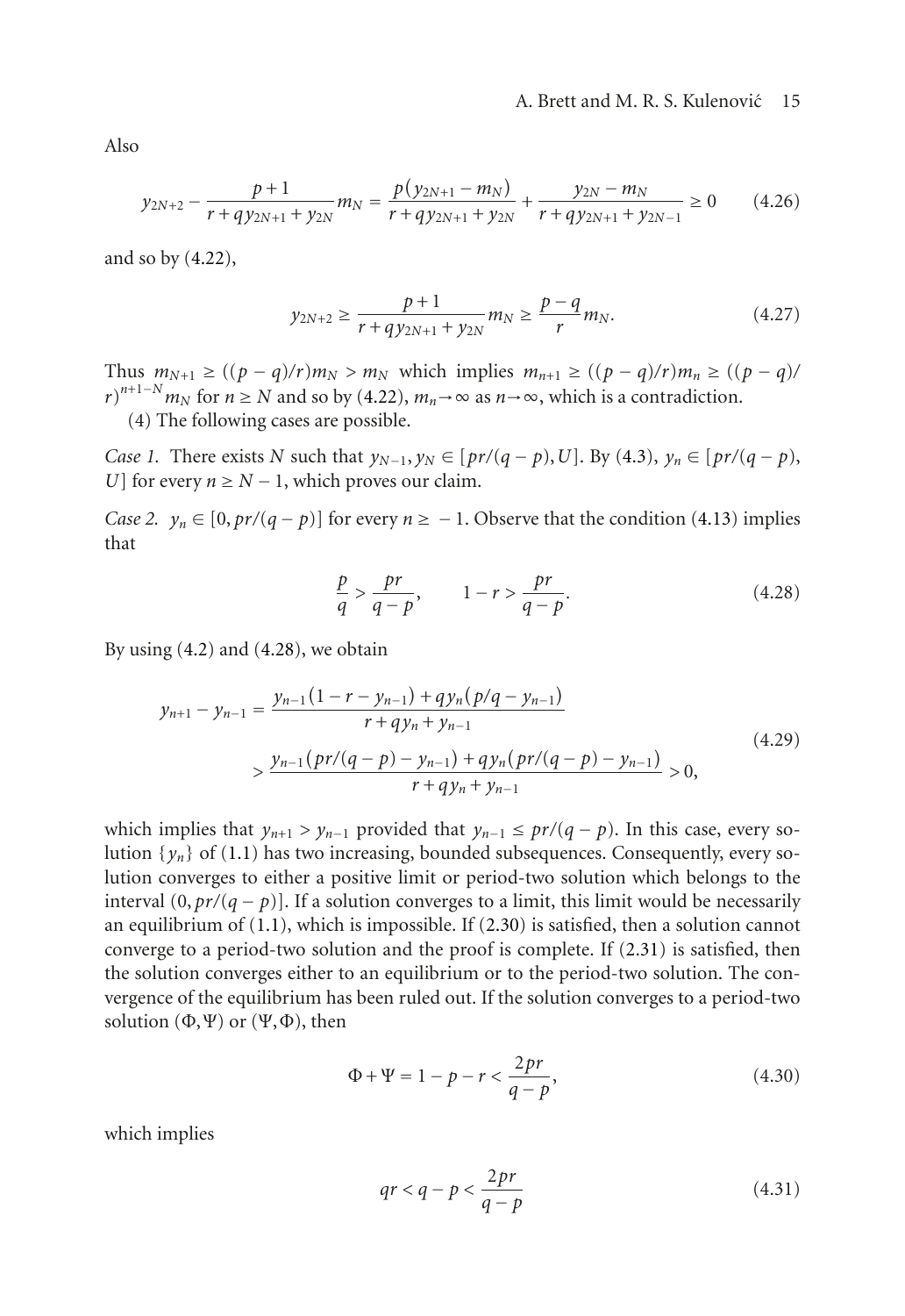and  $q + r < 2p + r + (p + r)q$ . Using [\(2.31\)](#page-6-0), we obtain

$$
3p+1+(p+r)q < q+r < 2p+r+(p+r)q,
$$
\n(4.32)

which leads to  $p + 1 < r$  which contradicts with [\(2.22\)](#page-5-0).

*Case 3.* There exists *N* such that  $y_N \in [pr/(q - p), U]$  and no two subsequent terms are in [*pr*/(*q* − *p*),*U*]. By [\(4.4\)](#page-11-4), we have that  $y_{N+2k}$  ∈ [*pr*/(*q* − *p*),*U*],  $k = 1, 2, \ldots$ . Assume for the sake of simplicity that  $\{y_{2n}\}_{n\geq K} \subset [pr/(q-p), U]$ . Then  $y_{2K-1} \leq pr/(q-p)$  and by Case [2](#page-14-1) the sequence  $\{y_{2n-1}\}_{n\geq K}$  is an increasing sequence in  $[0, pr/(q-p)]$ . Consequently,  $\{y_{2n-1}\}_{n\geq K}$  is convergent and so

$$
\lim_{n \to \infty} y_{2n-1} = L \le \frac{pr}{q - p}.\tag{4.33}
$$

Equation [\(1.1\)](#page-0-0) implies

<span id="page-15-0"></span>
$$
y_{2n+1} = \frac{py_{2n} + y_{2n-1}}{r + qy_{2n} + y_{2n-1}},
$$
\n(4.34)

$$
y_{2n} = \frac{y_{2n-1} - r y_{2n+1} - y_{2n-1} y_{2n+1}}{q y_{2n+1} - p}.
$$
\n(4.35)

In view of  $(4.28)$ 

$$
\lim_{n \to \infty} y_{2n-1} = L \le \frac{pr}{q - p} < \frac{p}{q},\tag{4.36}
$$

which shows that  $qL - p < 0$  and  $1 - r - L > 0$ . Taking limit in [\(4.34\)](#page-15-0), we obtain

$$
\lim_{n \to \infty} y_{2n} = \frac{L(1 - r - L)}{qL - p} < 0,\tag{4.37}
$$

which is a contradiction. Thus the only possible case is Case [1.](#page-14-2)  $\Box$ 

### **5. Global attractivity and global stability of the positive equilibrium**

By using the monotonic character of the function [\(4.9\)](#page-12-1) in each of the invariant intervals together with the appropriate convergence theorem (from among Theorems B, C, D, E, and F), we can obtain some convergence results for the solutions with initial conditions in the invariant intervals.

*Case 5.1* ( $p = q$ ). In this case the function  $f(x, y)$  is increasing in both of its arguments *x* and *y*.

Theorem 5.2. *Assume that*

$$
p = q.\tag{5.1}
$$

*Then every solution of [\(1.1\)](#page-0-0) converges to the equilibrium*  $\overline{y}$ *. The equilibrium*  $\overline{y}$  *is globally asymptotically stable.*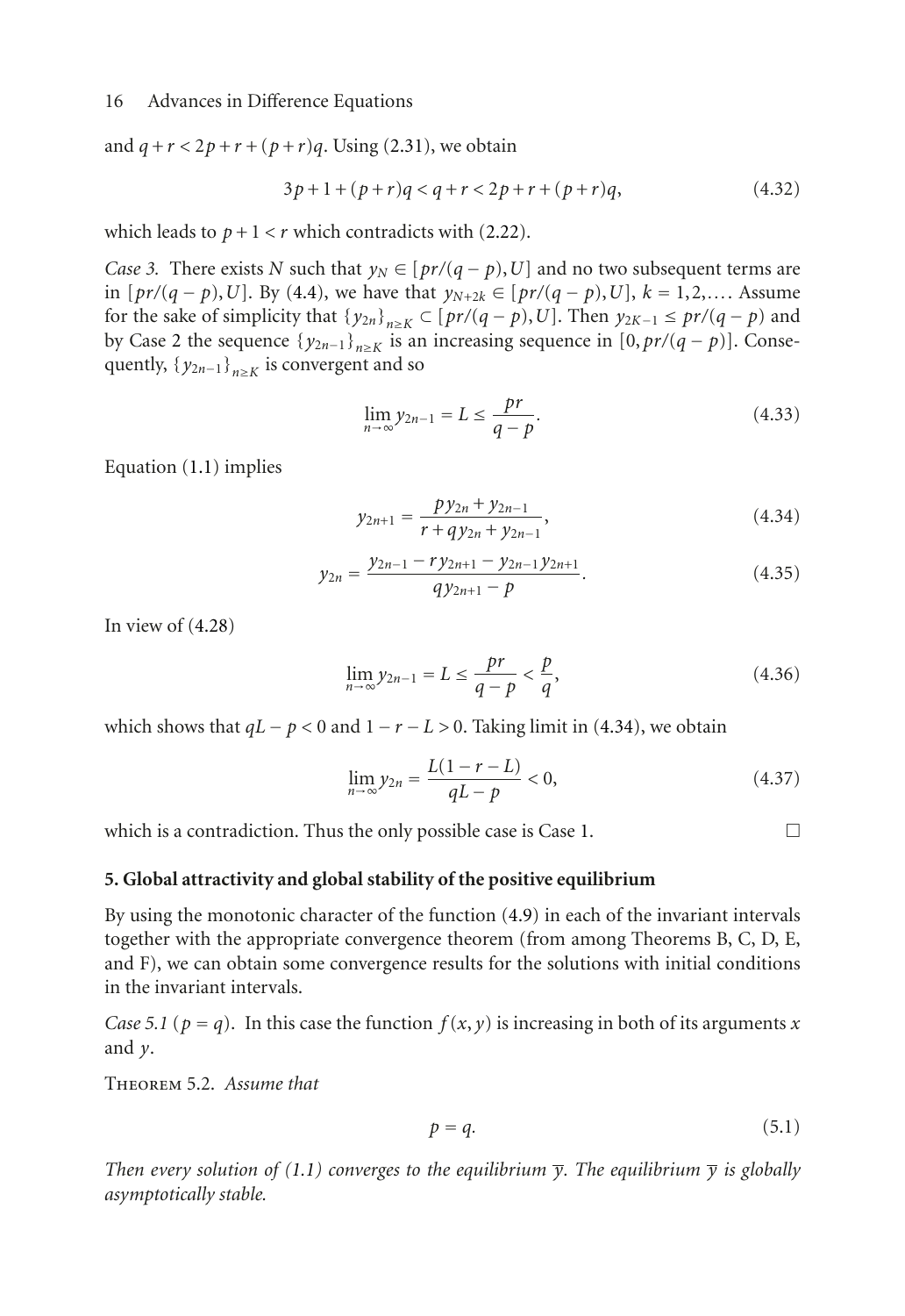*Proof.* In view of Lemma [4.1,](#page-11-5) we see that the function  $f(x, y)$  is increasing in both of its arguments in an invariant interval [*L*,*U*] and that the positive equilibrium of [\(1.1\)](#page-0-0) is unique in that interval. Let us check Theorem D(a). Indeed

$$
f(L,L) - L = \frac{(p+1)L}{r + (q+1)L} - L = L(q+1)\frac{\overline{x} - L}{r + (q+1)L} > 0
$$
\n(5.2)

because  $L < \overline{x}$ . Similarly, in view of  $U > \overline{x}$ ,

$$
f(U, U) - U = \frac{(p+1)U}{r + (q+1)U} - U = U(q+1)\frac{\overline{x} - U}{r + (q+1)U} < 0.
$$
 (5.3)

The result now follows by employing Theorem D. Clearly, when  $p = q$ , condition [\(2.22\)](#page-5-0) implies (2.30) and so  $\overline{v}$  is globally asymptotically stable implies [\(2.30\)](#page-6-2) and so  $\bar{y}$  is globally asymptotically stable.

*Case 5.3* ( $p > q$ ). In this case the function  $f(x, y)$  is always increasing in *x* and it is increasing in *y* for  $x < r/(p - q)$  and decreasing in *y* for  $x > r/(p - q)$ .

THEOREM 5.4. Assume that  $r \ge p - q > 0$ . Then [\(1.1\)](#page-0-0) possesses an invariant interval  $[L, r/(p-q)]$ . The equilibrium  $\overline{y}$  *is globally asymptotically stable.* 

*Proof.* Observe that the conditions on parameters imply [\(4.10\)](#page-12-2) and so by Lemma [4.1](#page-11-5) every solution has a lower bound *L*. We want to show that  $[L, r/(p-q)]$  is an invariant interval for *f*. Take  $x, y \in [L, r/(p-q)]$ , then by using the increasing character of *f*, we have

$$
f(x,y) \le f\left(\frac{r}{p-q}, \frac{r}{p-q}\right) = 1 \le \frac{r}{p-q}.\tag{5.4}
$$

Clearly, the positive equilibrium of [\(1.1\)](#page-0-0) is unique in that interval.

First, we show that the equilibrium is locally stable. Indeed, conditions  $p + 1 > r$  and  $r \ge p - q > 0$  imply

$$
q + r < q + p + 1 < 2p + 1 < 3p + 1 + pq + qr. \tag{5.5}
$$

Second, by using the identity [\(4.1\)](#page-11-0), we obtain

$$
y_{n+1} - \overline{y} = \frac{p - q + qr}{(q+1)(r+qy_n+y_{n-1})}(y_n - \overline{y}) + \frac{q - p + r}{(q+1)(r+qy_n+y_{n-1})}(y_{n-1} - \overline{y}),
$$
\n(5.6)

for  $n = 0, 1, \ldots$  Set  $e_n = y_n - \overline{y}$ , then we get the following "linearized equation":

<span id="page-16-0"></span>
$$
e_{n+1} = f_0 e_n + f_1 e_{n-1}, \quad n = 0, 1, \dots,
$$
\n(5.7)

where

$$
f_0 = \frac{p - q + qr}{(q+1)(r+qy_n + y_{n-1})}, \qquad f_1 = \frac{q - p + r}{(q+1)(r+qy_n + y_{n-1})}.
$$
(5.8)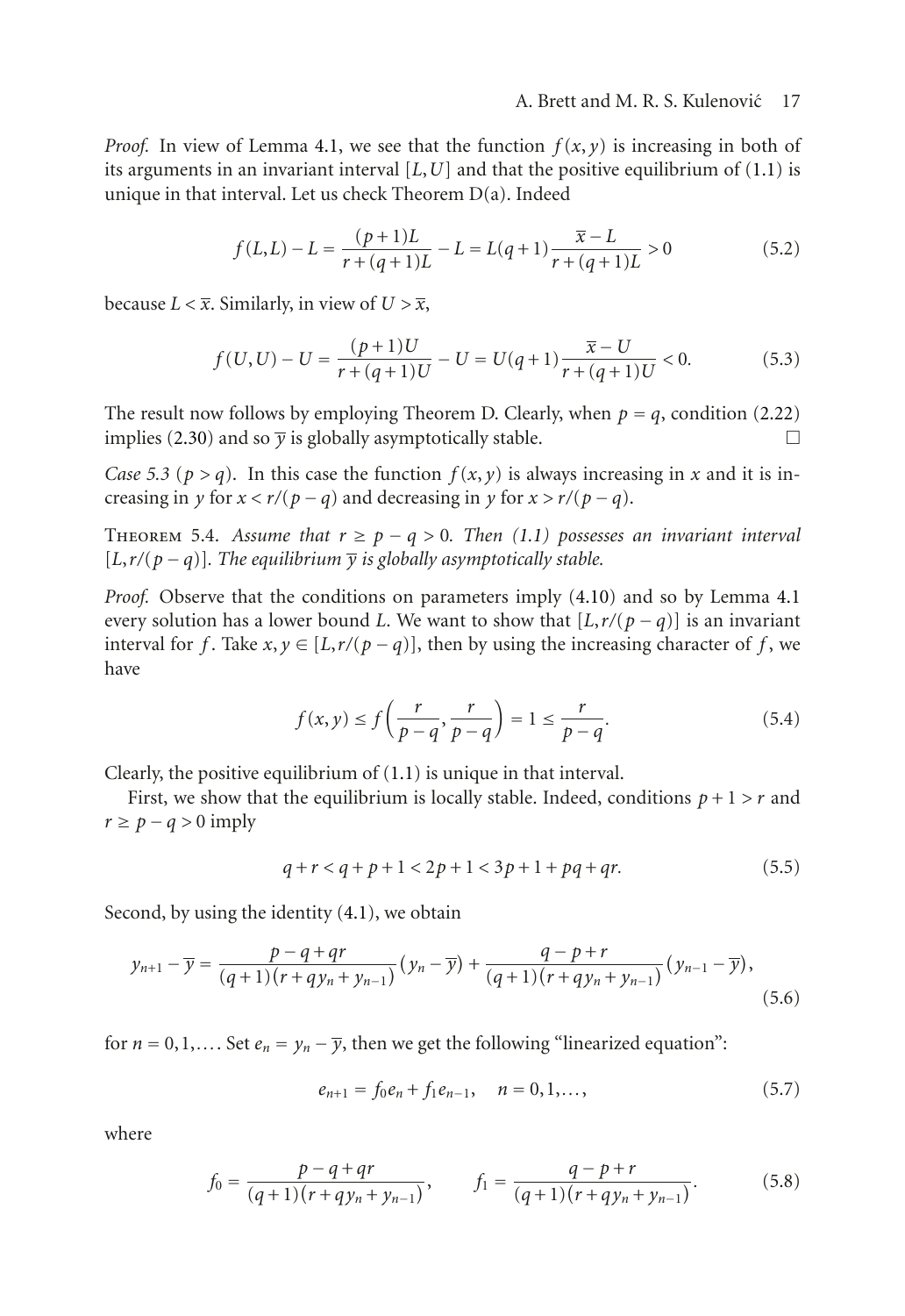Now, by using the inequality [\(4.8\)](#page-11-6), we obtain

$$
|f_0| + |f_1| = \frac{r}{r + qy_n + y_{n-1}} \le \frac{r}{r + (q+1)L} = a < 1.
$$
 (5.9)

Thus all conditions of Theorem F are satisfied and we conclude that the zero equilibrium of [\(5.7\)](#page-16-0) is a global attractor and so is the globally asymptotically stable. Consequently the equilibrium  $\overline{y}$  is globally asymptotically stable. This shows that the interval  $[L, r/(p - q)]$ <br>is an attracting interval for (1.1) is an attracting interval for  $(1.1)$ .

THEOREM 5.5. Assume that  $r < p - a$ . Assume that either

<span id="page-17-3"></span><span id="page-17-2"></span>
$$
p \le r + 1 \tag{5.10}
$$

*or*

$$
0 < p - r - 1 \le \frac{4q}{1 - q}.\tag{5.11}
$$

*Then every solution of [\(1.1\)](#page-0-0) converges to the equilibrium*  $\overline{y}$ *.* 

*Proof.* It follows from Lemma [4.1](#page-11-5) that  $[r/(p-q), U]$  is an invariant and attracting interval for the solution of [\(1.1\)](#page-0-0). We can also show that this interval is an invariant interval for the function *f*. Take  $x, y \in [r/(p-q), U]$ , then by using the monotonic character of *f* and the condition  $r < p - q$ , we obtain

$$
f(x,y) \ge f\left(\frac{r}{p-q}, U\right) = 1 \ge \frac{r}{p-q}.\tag{5.12}
$$

Lemma [4.1](#page-11-5) implies that  $f(x, y) \leq U$  for all  $x, y \geq 0$ . The function  $f(x, y)$  is increasing in  $x$  and decreasing in  $y$  in this interval. In order to employ Theorem F, we have to show that the only solution of the system  $M = f(M,m)$ ,  $m = f(m,M)$ , is a positive equilibrium  $M = m = \overline{y}$ . This system of equations is equivalent to

<span id="page-17-0"></span>
$$
Mm = (p - r)M - qM^{2} + m,
$$
  
\n
$$
Mm = (p - r)m - qm^{2} + M,
$$
\n(5.13)

which implies

<span id="page-17-1"></span>
$$
(M-m)(p-r-1-q(M+m)) = 0.
$$
 (5.14)

If *p* − 1 ≤ *r*, then in view of *M*, *m* ∈ [*r*/(*p* − *q*), *U*], we see that  $(p - r - 1 - q(M + m)) < 0$ and so  $M = m$ . If  $p - 1 > r$  then  $M = ((p - r - 1)/q) - m$  and substituting in [\(5.14\)](#page-17-0) we obtain

$$
q(1-q)m^2 + (p-r-1)(q-1)m + p - r - 1 = 0.
$$
 (5.15)

Likewise, one can show that *M* satisfies the same equation. If we want to have  $M = m$ , we must assume that [\(5.15\)](#page-17-1) cannot have two different real solutions, which is equivalent to the condition that its discriminant is nonpositive. Thus we obtain condition [\(5.11\)](#page-17-2).  $\Box$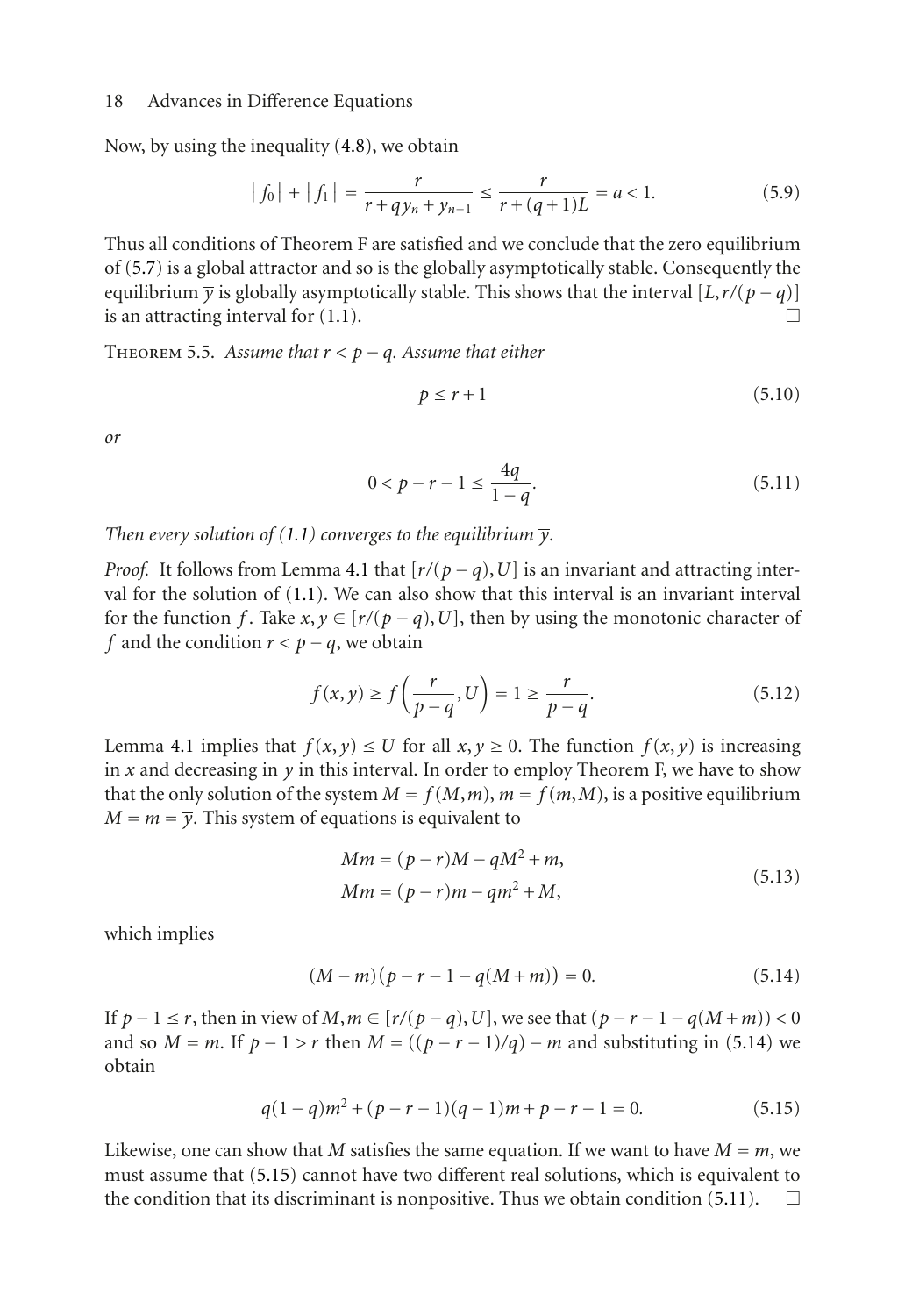Based on extensive simulations and the fact that in the special case  $r = 0$  the corresponding result holds, we pose the following.

Conjecture 5.6. *Condition [\(5.11\)](#page-17-2) can be replaced by [\(2.30\)](#page-6-2).*

*Case 5.7* ( $p < q$ ). In this case the function  $f(x, y)$  is always increasing in y and it is increasing in *x* for  $y < pr/(q - p)$  and decreasing in *x* for  $y > pr/(q - p)$ .

THEOREM 5.8. Assume that  $qr \geq q - p > 0$ . Then [\(1.1\)](#page-0-0) possesses an invariant interval [ $L, pr/(q - p)$ ]. The equilibrium  $\overline{y}$  *is globally asymptotically stable.* 

*Proof.* Observe that the conditions on the parameters imply [\(4.10\)](#page-12-2) and so by Lemma [4.1](#page-11-5) every solution has a lower bound *L*. We want to show that  $[L, pr/(q - p)]$  is an invariant interval for *f*. Take  $x, y \in [L, pr/(q - p)]$ , then by using the increasing character of *f* and the condition  $qr \geq q - p > 0$ , we have

$$
f(x,y) \le f\left(\frac{pr}{q-p}, \frac{pr}{q-p}\right) = \frac{p}{q} \le \frac{pr}{q-p}.\tag{5.16}
$$

Lemma [4.1](#page-11-5) implies that  $f(x, y) \ge L$  for all  $x, y \ge 0$ . Clearly, the positive equilibrium of [\(1.1\)](#page-0-0) is unique in that interval.

First, we show that the equilibrium is locally stable. Indeed, the conditions  $p + 1 > r$ and  $qr \geq q - p > 0$  imply

$$
q + r < q + p + 1 = q - p + 2p + 1 \le 2p + 1 + qr < 3p + 1 + pq + qr. \tag{5.17}
$$

Second, by using the identity [\(4.1\)](#page-11-0) we obtain the "linearized equation" [\(5.7\)](#page-16-0) and the inequality [\(5.9\)](#page-17-3). Thus all conditions of Theorem F are satisfied and we conclude that the zero equilibrium of [\(5.7\)](#page-16-0) is global attractor and so it is globally asymptotically stable. Consequently the equilibrium  $\overline{y}$  is globally asymptotically stable. This shows that the interval  $[I, pr/(a-n)]$  is an attracting interval for (1.1) interval  $[L, pr/(q - p)]$  is an attracting interval for  $(1.1)$ .

The next result holds in the case when  $q - p > qr$ .

THEOREM 5.9. (a) Assume that  $q - p > qr$  and [\(2.30\)](#page-6-2). Then every solution of [\(1.1\)](#page-0-0) with *initial conditions in the invariant interval*

$$
\left[\frac{pr}{q-p}, U\right] \tag{5.18}
$$

*converges to the equilibrium*  $\overline{y}$ *. The equilibrium*  $\overline{y}$  *is globally asymptotically stable.* 

(b) *Assume that q* <sup>−</sup> *p > qr, [\(2.31\)](#page-6-0) and [\(3.2\)](#page-6-3) are satisfied. Then every solution of [\(1.1\)](#page-0-0) converges to either the equilibrium or period-two solutions.*

*Proof.* Lemma [4.1\(](#page-11-5)3) implies that  $[pr/(q - p), U]$  is an attracting interval for all solu-tions of [\(1.1\)](#page-0-0). We want to show that  $[pr/(q-p), U]$  is an invariant interval for *f*. Clearly *f*(*x*, *y*) ≤ *U* for all *x*, *y* ≤ 0. Take *x*, *y* ∈ [*pr*/(*q* − *p*), *U*], then by using the monotonic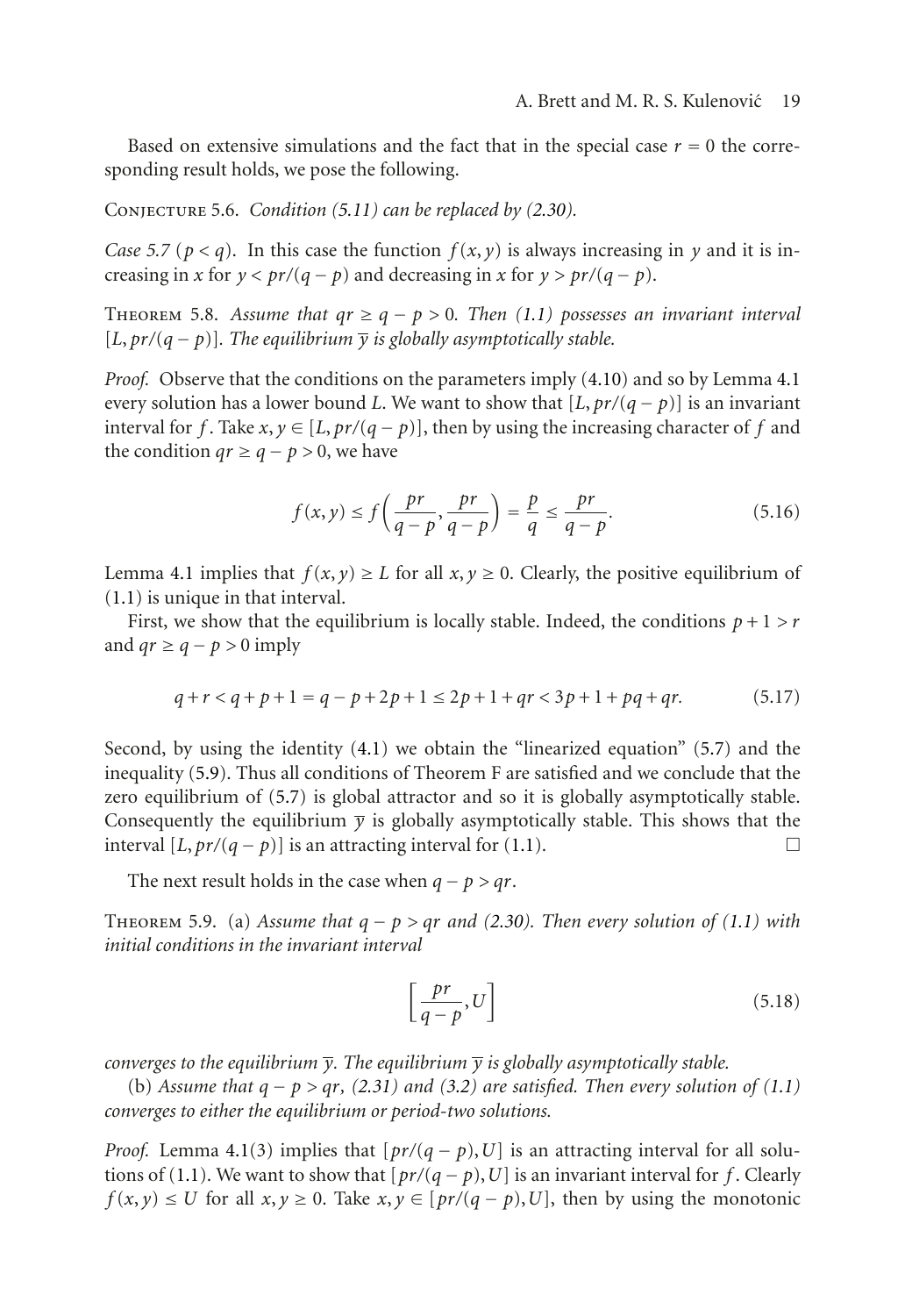character of *f* and the condition  $q - p > qr$  we obtain

$$
f(x,y) \ge f\left(U, \frac{pr}{q-p}\right) = \frac{p}{q} > \frac{pr}{q-p}.\tag{5.19}
$$

The results now follow by employing Theorems B and [3.1.](#page-6-1)  $\Box$ 

*Remark 5.10.* More precise information about the basins of attraction of the equilibrium and period-two solutions will be given in Section [6.](#page-19-0)

#### <span id="page-19-0"></span>**6. Attractivity of period-two solutions**

In this section we will consider the problem of attractivity of period-two solutions. We show that when period-two solutions exist, they will attract all solutions except for those that start on the stable manifold of the equilibrium. Precisely we will prove the following result.

<span id="page-19-2"></span>THEOREM 6.1. *Consider* [\(1.1\)](#page-0-0) where [\(2.31\)](#page-6-0) and [\(3.2\)](#page-6-3) are satisfied. Let  $(\Phi, \Psi)$  and  $(\Psi, \Phi)$ *be the prime period-two solutions of [\(1.1\)](#page-0-0) for which* <sup>Φ</sup> *<* <sup>Ψ</sup>*. Then the global stable manifold*  $\frac{V}{R}$  $W^{s}(\overline{y}, \overline{y})$  *is the graph of a smooth increasing function with endpoints on the boundary of B* = (0,∞)×(0,∞), and is such that every solution with an initial point below  $W^s((\overline{y}, \overline{y}))$ <br>converges to (Ψ Φ), while every solution with an initial point in B above  $W^s((\overline{y}, \overline{y}))$  con*converges to* (Ψ,Φ)*, while every solution with an initial point in B above*  $W^s((\overline{y}, \overline{y}))$  *<i>con-*<br>*verges to* (Φ,Ψ). *Consequently except for solutions with an initial point in*  $W^s((\overline{x}, \overline{y}))$ *, every verges to*  $(\Phi, \Psi)$ *. Consequently, except for solutions with an initial point in*  $W^s((\overline{y}, \overline{y}))$ *, every* solution converges to one of the two period-two solutions *solution converges to one of the two period-two solutions.*

*Proof.* First we show that the map  $T^2$  (second iteration of map *T*) leaves the box  $B_{p,q,r}$  =  $[pr/(q - p), U]^2$  invariant. Assume that  $pr/(q - p) \le u, v \le U$ . Then clearly  $g(u, v) = f(v, u) \le U$  and *a* is increasing in the first variable and decreasing in the second. In view  $f(v, u) \leq U$  and *g* is increasing in the first variable and decreasing in the second. In view of [\(3.2\)](#page-6-3), we have

<span id="page-19-1"></span>
$$
g(u,v) \ge g\left(\frac{pr}{q-p},v\right) = \frac{p}{q} > \frac{pr}{q-p}.\tag{6.1}
$$

The second component  $h(u, v)$  of  $T<sup>2</sup>$  is decreasing in the first variable and increasing in the second. The inequality  $h(u, v) \leq U$  follows from the simple fact that  $h(u, v) =$  $f(f(u, v), v)$  and the fact that *f* is bounded by *U*. In view of [\(6.1\)](#page-19-1) and [\(3.2\)](#page-6-3), we have

$$
h(u,v) \ge h\left(u, \frac{pr}{q-p}\right) = \frac{p}{q} > \frac{pr}{q-p}.\tag{6.2}
$$

Next we notice that the map  $T^2$  is competitive in the box  $B_{p,q,r}$ . This is clear from the expressions for *∂g/∂u*, *∂g/∂v*, *∂h/∂u*, and *∂h/∂u*.

The fixed points of  $T^2$  in *B* satisfy  $T^2(u, v) = (u, v)$ , that is,

$$
u = \frac{pv + u}{r + qv + u}, \qquad v = \frac{pu + v}{r + qu + v}, \tag{6.3}
$$

which are exactly the equations satisfied by period-two solutions of [\(1.1\)](#page-0-0). Hence the fixed points of  $T^2$  in  $B_{p,q,r}$  are  $(\Phi, \Psi)$ ,  $(\Psi, \Phi)$ , and  $(\overline{y}, \overline{y})$ , where  $\Phi$  and  $\Psi$  may be chosen so that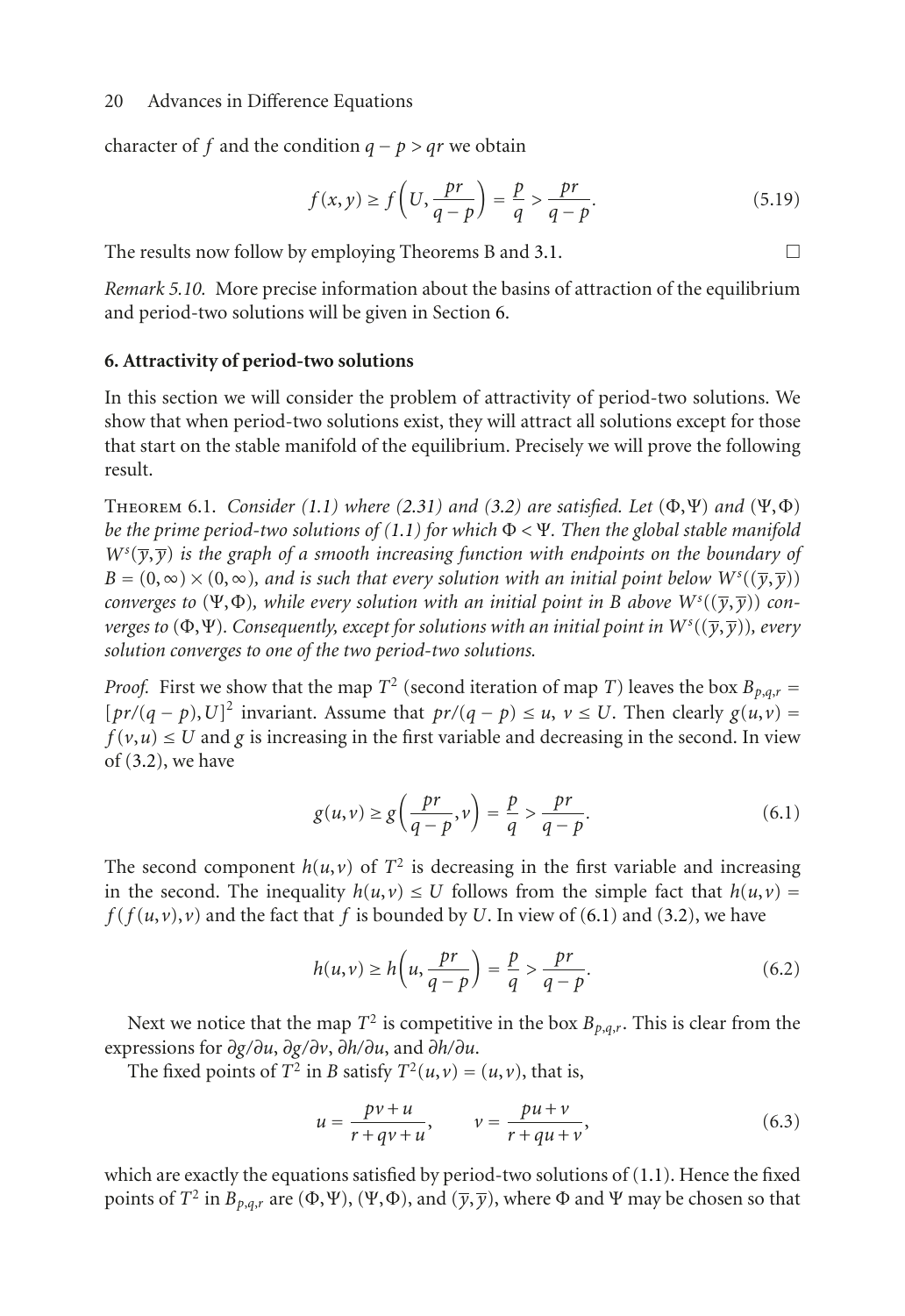$\Phi < \overline{\nu} < V$ . A consequence of this and of the fact that  $T^2$  is strongly competitive is that  $B' = [\Phi, \Psi] \times [\Phi, \Psi]$  is an invariant box, with a unique fixed point in its interior, namely,  $(\overline{v}, \overline{v})$ . This can be seen from the fact that points  $(x, y)$  in *B'* satisfy  $(\Phi, \Psi) \leq (x, y) \leq$ (Ψ,Φ), hence  $(\Phi, \Psi) = T^2(\Phi, \Psi) < T^2(x, y) < T^2(\Psi, \Phi) = (\Psi, \Phi)$ . Furthermore,  $(B')^{\circ}$  is invariant as well since  $T^2$  is strongly connectitive on  $B'$ . The same conclusion follows invariant as well since  $T^2$  is strongly competitive on *B'*. The same conclusion follows from (4.6) and (4.7) from [\(4.6\)](#page-11-7) and [\(4.7\)](#page-11-8).

A straightforward calculation gives that the determinant of the Jacobian matrix of *T*<sup>2</sup> at  $(\overline{y}, \overline{y})$  satisfies

$$
\det J_{T^2}(\overline{y}, \overline{y}) = \begin{vmatrix} \frac{r+q-p}{(p+1)(q+1)} & \frac{p-q+qr}{(p+1)(q+1)} \\ \frac{(r+q-p)(p-q+qr)}{(p+1)^2(q+1)^2} & \frac{(r+q-p)(p+1)(q+1)+(p-q+qr)^2}{(p+1)^2(q+1)^2} \end{vmatrix} = \frac{(r+p-q)^2}{(p+1)^2(q+1)^2} > 0.
$$
\n(6.4)

In addition, we have that the only point in *B* mapped by  $T^2$  to the fixed point  $(\overline{y}, \overline{y})$  is the fixed point itself. To see this, note that the equation  $T^2(u, v) = (\overline{y}, \overline{y})$  may be written as

<span id="page-20-6"></span>
$$
\frac{p\nu + u}{r + q\nu + u} = \overline{y},
$$
  

$$
\frac{p\overline{y} + v}{r + q\overline{y} + v} = \overline{y}.
$$
 (6.5)

Straightforward algebraic manipulations show that [\(6.5\)](#page-20-6) implies  $u = v = \overline{y}$ .

The proof follows from Theorem G. In particular, orbits with initial point in  $Q_2(\overline{y}, \overline{y})^{\circ}$ (resp., in  $Q_4(\overline{y}, \overline{y})^{\circ}$ ) converge to  $(\Phi, \Psi)$  (resp., to  $(\Psi, \Phi)$ ).

Theorem [6.1](#page-19-2) gives a complete answer to [\[1](#page-20-1), Open Problem 9.5.7].

#### <span id="page-20-0"></span>**References**

- <span id="page-20-1"></span>[1] M. R. S. Kulenovic and G. Ladas, *Dynamics of Second Order Rational Difference Equations, with Open Problems and Conjectures*, Chapman & Hall/CRC, Boca Raton, Fla, USA, 2002.
- [2] V. L. Kocić, G. Ladas, and I. W. Rodrigues, "On rational recursive sequences," *Journal of Mathematical Analysis and Applications*, vol. 173, no. 1, pp. 127–157, 1993.
- [3] C. H. Gibbons, M. R. S. Kulenović, and G. Ladas, "On the recursive sequence  $x_{n+1} = \alpha +$ *βxn*<sup>−</sup><sup>1</sup>*/γ* <sup>+</sup>*xn*," *Mathematical Sciences Research Hot-Line*, vol. 4, no. 2, pp. 1–11, 2000.
- <span id="page-20-3"></span>[4] M. R. S. Kulenović, G. Ladas, and N. R. Prokup, "On the recursive sequence  $x_{n+1} = \alpha x_n +$ *βxn*<sup>−</sup><sup>1</sup>*/A*+*xn*," *Journal of Difference Equations and Applications*, vol. 6, no. 5, pp. 563–576, 2000.
- <span id="page-20-4"></span>[5] M. R. S. Kulenović, G. Ladas, and N. R. Prokup, "A rational difference equation," *Computers & Mathematics with Applications*, vol. 41, no. 5-6, pp. 671–678, 2001.
- <span id="page-20-2"></span>[6] M. R. S. Kulenović, G. Ladas, and W. S. Sizer, "On the recursive sequence  $x_{n+1} = \alpha x_n$  + *βxn*<sup>−</sup><sup>1</sup>*/γxn* <sup>+</sup>*δxn*<sup>−</sup>1," *Mathematical Sciences Research Hot-Line*, vol. 2, no. 5, pp. 1–16, 1998.
- <span id="page-20-5"></span>[7] M. R. S. Kulenović and O. Merino, "Convergence to a period-two solution for a class of second order rational difference equations," in *Proceedings of the 10th International Conference on Difference Equations*, pp. 344–353, World Scientific, Munich, Germany, July 2007.